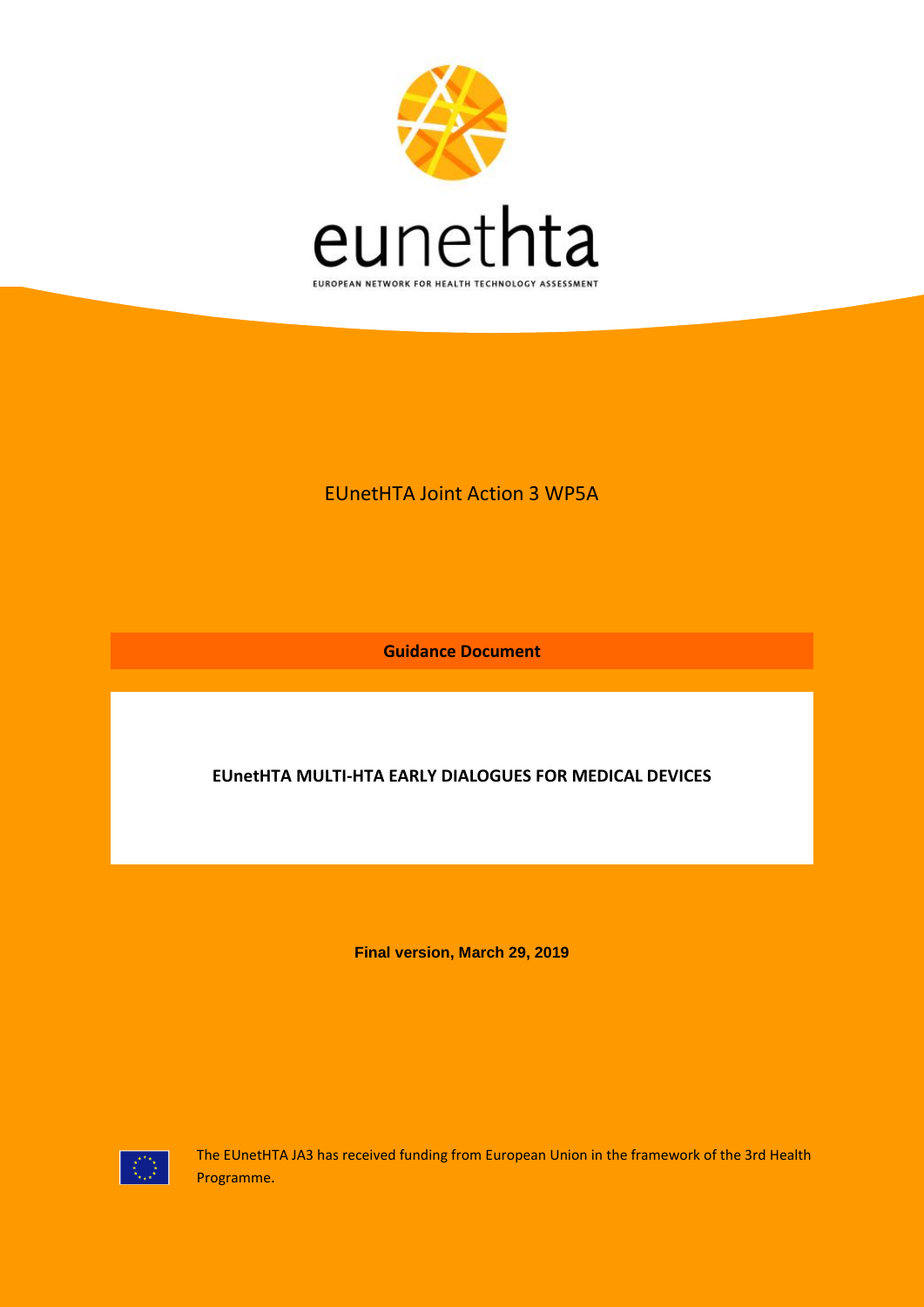

# **Table of Contents**

| 1              |                                                                                |  |                                                                               |  |  |  |  |
|----------------|--------------------------------------------------------------------------------|--|-------------------------------------------------------------------------------|--|--|--|--|
| $\overline{2}$ | General Principles and Rules of EUnetHTA Early Dialogues on Medical Devices  6 |  |                                                                               |  |  |  |  |
|                | 2.1                                                                            |  |                                                                               |  |  |  |  |
|                | 2.2                                                                            |  |                                                                               |  |  |  |  |
|                | 2.3                                                                            |  |                                                                               |  |  |  |  |
|                | 2.4                                                                            |  |                                                                               |  |  |  |  |
| 3              |                                                                                |  |                                                                               |  |  |  |  |
| 4              |                                                                                |  |                                                                               |  |  |  |  |
|                | 4.1                                                                            |  |                                                                               |  |  |  |  |
|                | 4.2                                                                            |  |                                                                               |  |  |  |  |
|                | 4.2.1                                                                          |  |                                                                               |  |  |  |  |
|                | 4.2.2                                                                          |  |                                                                               |  |  |  |  |
|                | 4.2.3                                                                          |  |                                                                               |  |  |  |  |
|                | 4.2.4                                                                          |  |                                                                               |  |  |  |  |
|                | 4.3                                                                            |  |                                                                               |  |  |  |  |
|                | 4.3.1                                                                          |  |                                                                               |  |  |  |  |
|                | 4.3.2                                                                          |  |                                                                               |  |  |  |  |
|                | 4.3.3                                                                          |  |                                                                               |  |  |  |  |
|                | 4.3.4                                                                          |  | Written answers to EDC List of Issues, slides for the F2F meeting and list of |  |  |  |  |
|                | 4.3.5                                                                          |  |                                                                               |  |  |  |  |
|                |                                                                                |  |                                                                               |  |  |  |  |
|                | 4.3.7                                                                          |  |                                                                               |  |  |  |  |
|                | 4.4                                                                            |  |                                                                               |  |  |  |  |
|                | 4.4.1                                                                          |  |                                                                               |  |  |  |  |
|                | 4.4.2                                                                          |  | Review of Common and Finalisation of Individual Recommendations 13            |  |  |  |  |
|                |                                                                                |  |                                                                               |  |  |  |  |
|                | 4.4.3<br>4.4.4                                                                 |  |                                                                               |  |  |  |  |
|                |                                                                                |  |                                                                               |  |  |  |  |
|                | 4.4.5                                                                          |  |                                                                               |  |  |  |  |
| 5              |                                                                                |  |                                                                               |  |  |  |  |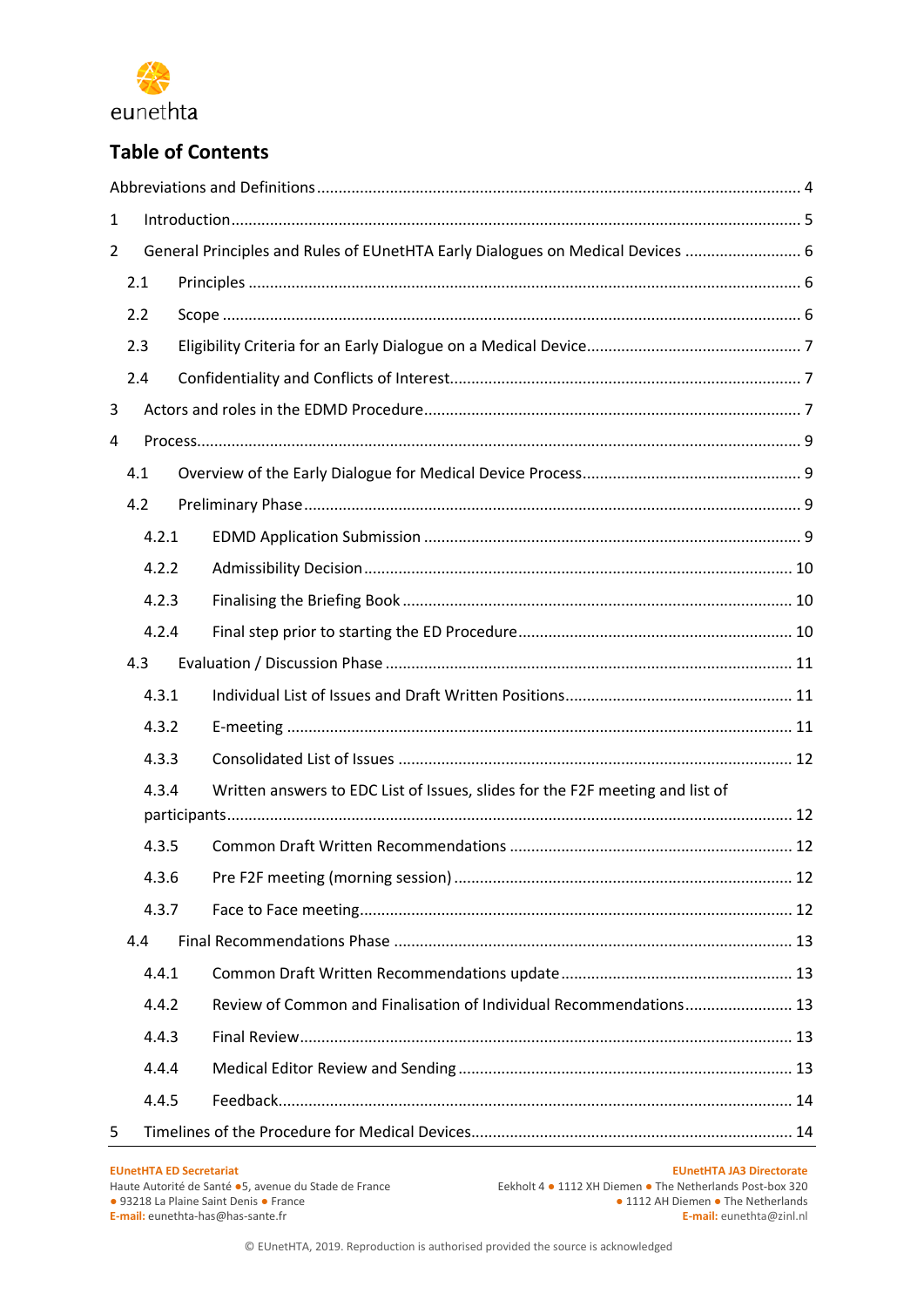

| 6 |             |  |
|---|-------------|--|
|   | 6.1         |  |
|   | 6.2         |  |
|   | 6.2.1       |  |
|   |             |  |
|   | 6.3         |  |
|   | 6.4         |  |
|   | 6.5         |  |
|   | 6.6         |  |
|   | 6.7         |  |
|   | $7^{\circ}$ |  |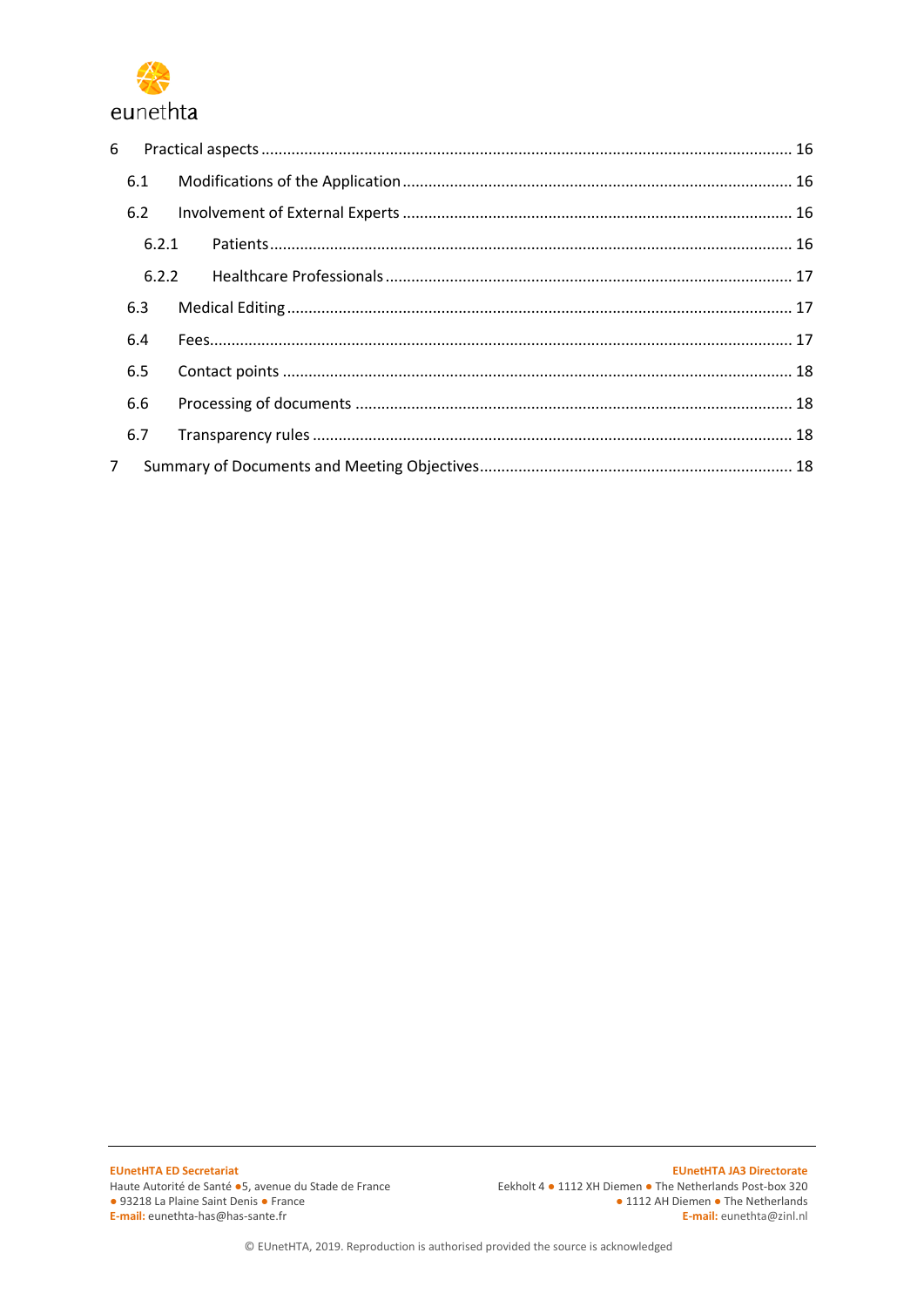

# <span id="page-3-0"></span>**Abbreviations and Definitions**

D/D+/~D+: Day DOICU: EUnetHTA Declaration of Interest and Confidentiality Undertaking. ED: Early Dialogue EDC: Early Dialogue Committee EDMD: Early Dialogue for Medical Devices EDMD WP: Early Dialogue for Medical Devices Working Party External Experts: This group currently includes patients/patients representatives and health care professionals EUnetHTA: European Network for Health Technology Assessment F2F: Face to Face; Reference to a physical meeting between HTA bodies, external experts (where applicable) and the Applicant HAS: Haute Autorité de Santé HCP: Health Care Professional HTA: Health Technology Assessment HTAB/HTABs: HTA Body/Bodies JA3: Joint Action 3 LoI: List of Issues MD: Medical Device Pivotal Trial: A trial that aims to assess added benefit of the medical device versus standard of care TC: Teleconference R: Rapporteur SC: Scientific Coordinator SEED: Shaping European Early Dialogues for health technologies WP5: Work Package 5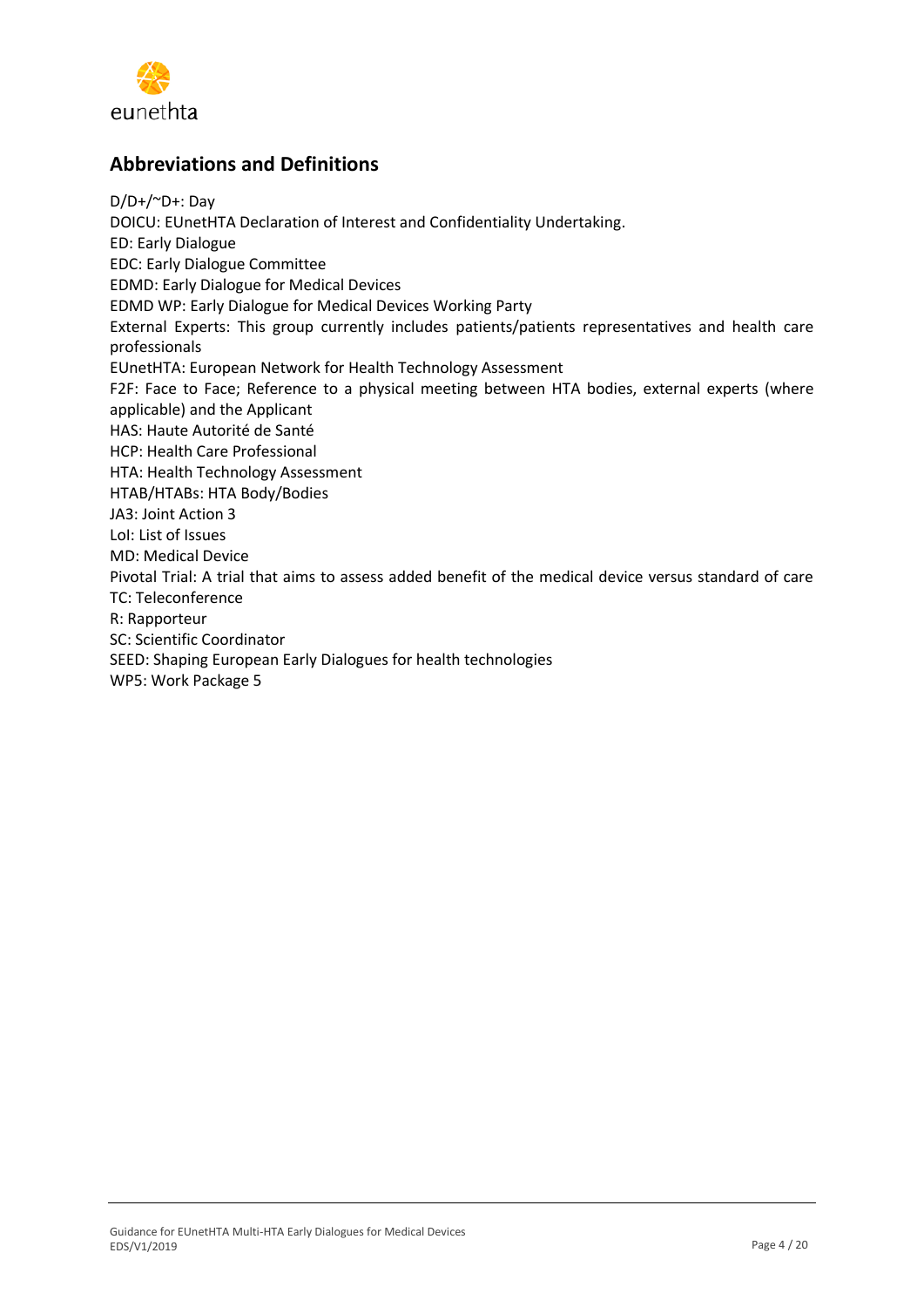

# <span id="page-4-0"></span>**1 Introduction**

The European Network for Health technology Assessment (EUnetHTA) was established to create an effective and sustainable network for HTA across Europe – working together to develop reliable, timely, transparent and transferable information to contribute to HTA in European countries, creating a sustainable system of HTA knowledge sharing, and promoting good practice in HTA methods and processes. EUnetHTA Joint Action 3 (EUnetHTA JA3) aims to define and implement a sustainable model for the scientific and technical cooperation on HTA in Europe, and is co-funded by the European Commission (EC).

Within EUnetHTA JA3, Work Package 5 (WP5) aims to bridge the gaps between patients, caregivers, technology developers, current registry holders, and authorities in the health care sector, HTA producers and HTA users. Its main objective is to help to generate, all along the technology lifecycle, optimal and robust evidence for different stakeholders, bringing benefits for patient access and public health.

Multi-HTA Early Dialogues (ED) were conducted previously within the framework of EUnetHTA Joint Action 2. Additionally, between 2013 and 2015, under the coordination of Haute Autorité de Santé (HAS), France, 14 HTA Bodies (HTAB) took part in the Shaping European Early Dialogues for health technologies (SEED) project. Financed by the EC, the SEED project aimed to perform 10 Early Dialogues and explore possible scenarios for conducting Early Dialogues (ED) in the future. These EDs targeted both pharmaceutical products (8) and medical devices (2).

In the framework of EUnetHTA JA3, Multi-HTA EDs for pharmaceutical products were launched in early 2017 followed by the launch of Parallel Consultations (EDs performed in collaboration by European HTAB and the European Medicines Agency).

After a public consultation on the procedure and the briefing book template in July 2018 and a pilot ED for a medical device that concluded in November 2018, EUnetHTA is now ready to officially launch its Multi-HTA ED programme for Medical Devices.

For all submitted requests, the EUnetHTA ED Secretariat facilitates centralised HTA recruitment, and selection criteria are applied by the EDMD Working Party (EDMD WP) in order to decide if the product will be retained for an ED. The EDMD WP selection criteria and the ED process are fully explained below in [2.3](#page-6-0) and [4](#page-8-0) respectively. They also benefit from EUnetHTA ED Secretariat scientific and administrative coordination.

This guidance highlights ideal timelines and steps of procedures, rules and roles of various participants and actions for each party undertaking a Multi-HTA Early Dialogue for Medical Devices.

Further updates to this guidance are expected based on continuing experience and feedback from all participating experts.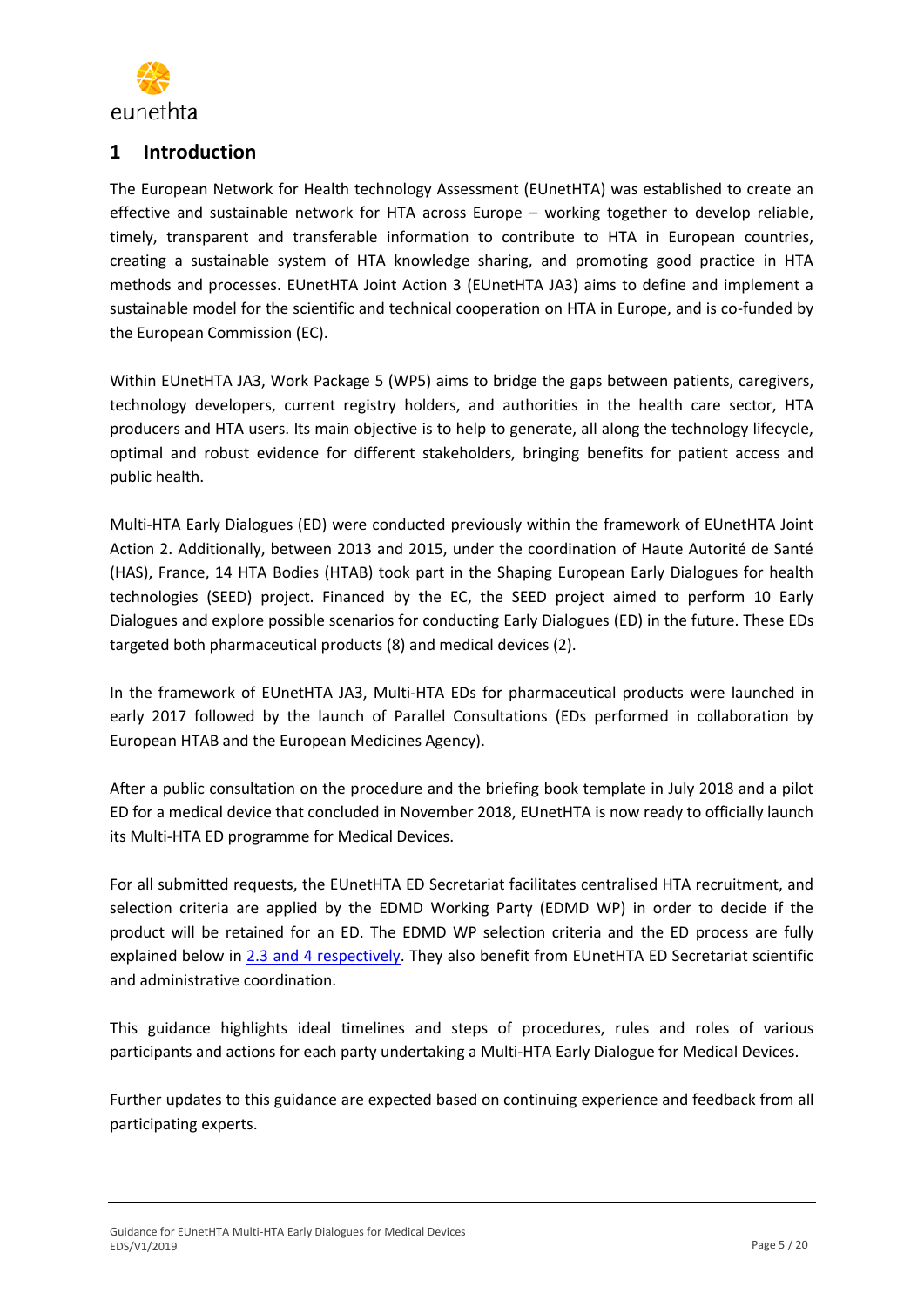

# <span id="page-5-0"></span>**2 General Principles and Rules of EUnetHTA Early Dialogues on Medical Devices**

# <span id="page-5-1"></span>**2.1 Principles**

This guidance outlines the ideal timelines and actions for each party participating in a EUnetHTA Multi-HTA ED for a Medical Device (MD). EUnetHTA WP5 defines an Early Dialogue is non-binding scientific advice, before the start of the pivotal clinical trial (after feasibility/Proof of Concept study), in order to improve the quality and appropriateness of the data produced by the developers in view of future HTA assessment or reassessment

The advice given during a EUnetHTA Multi-HTA ED for medical devices (EUnetHTA Multi-HTA EDMD):

- Provides for both common advice (where the participating HTABs are in agreement) but also allows room for individual HTAB positions;
- I Is based on the global evidence generation plan submitted by the Applicant in the EDMD Application and is valid only within this context;
- II Is non-binding both for HTABs and for Applicants as recommendations are based on the state of science at the time the advice is given;
- Does not predetermine the outcome of the assessment performed later by the individual HTA agencies on that technology.

The following principles should be taken into account by Applicants willing to submit an ED request:

- An EDMD should be requested "early" in the product development cycle and must be submitted prior to the start of the pivotal trial to ensure that recommendations can be applied.
- In The "early" nature of an ED does not prevent the company from submitting a detailed plan concerning the choice of population, outcomes, comparator for the pivotal trial as well and for any study they submit;
- EUnetHTA EDs are not intended to be iterative in nature;
- External experts (patients, healthcare providers/clinical experts) will be engaged by EUnetHTA as often as necessary to contribute to the ED process.

# <span id="page-5-2"></span>**2.2 Scope**

The process described herein is only applicable to EUnetHTA Multi-HTA EDMD.

The scope of an ED is global evidence generation and should always include the clinical development plan for the MD submitted as well as the pivotal trial (discussion about feasibility studies will not be carried out). Economic studies and discussion relative to device adoption (e.g. issues that may impede a product's adoption in real practice) may be addressed in addition to the clinical development discussion. The Applicant chooses the areas to be discussed during the ED. An ED is requested for one indication. In certain cases, two lines of treatment or two indications could be considered for discussion.

The Applicant can only request one meeting for the same technology. Please refer to the Briefing Book Template for Medical Devices for more guidance regarding the questions to be addressed in an ED.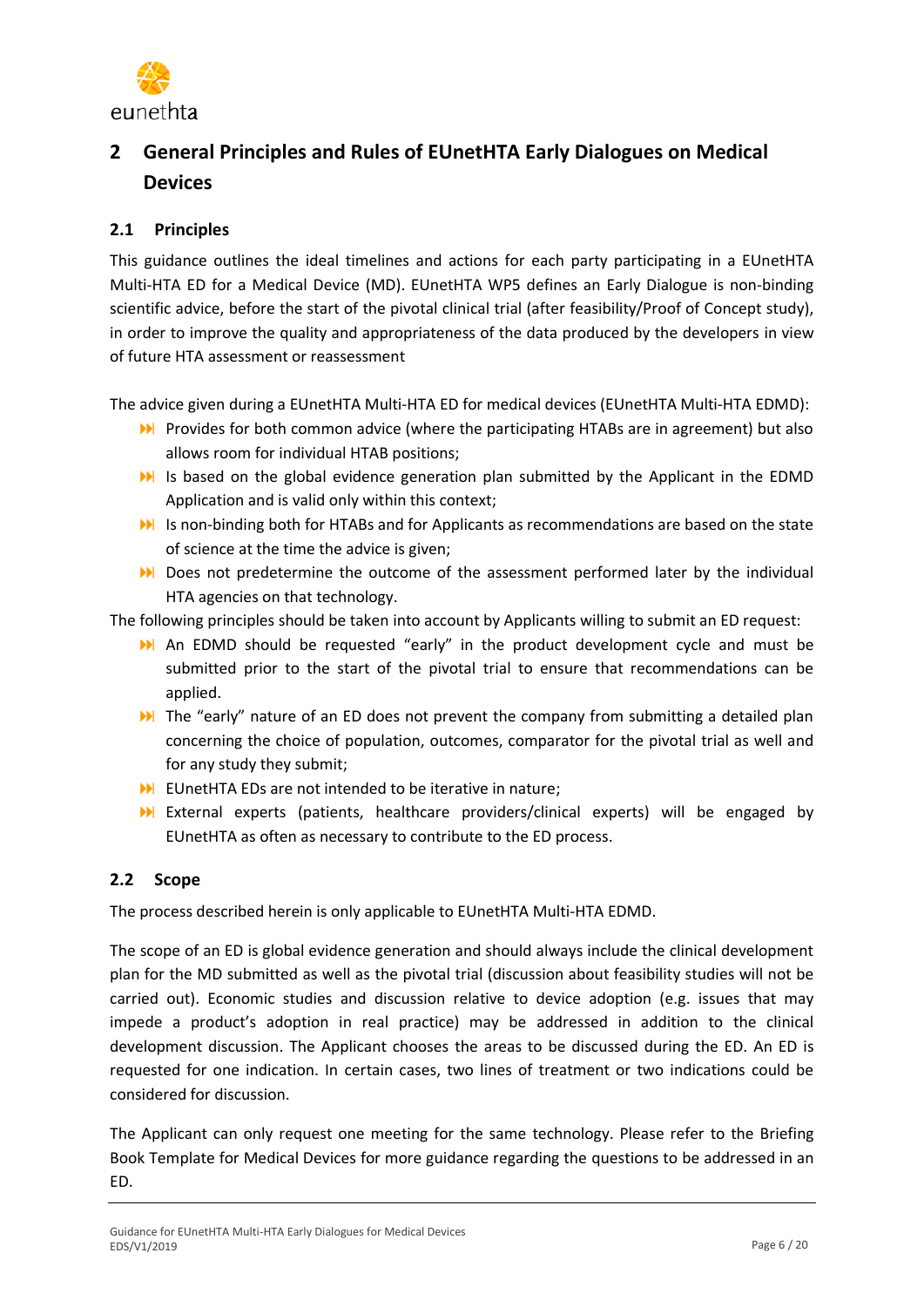

A EUnetHTA Multi-HTA EDMD can be held before or after technology obtains CE marking, however the ED should definitely be requested prior to the start of the pivotal trial.

# <span id="page-6-0"></span>**2.3 Eligibility Criteria for an Early Dialogue on a Medical Device**

EUnetHTA Multi-HTA EDMDs are restricted to MDs classified as class IIb and III, in vitro diagnostic, equipment and digital healthcare solutions/connected devices and will be selected for an ED after measurement against the EUnetHTA selection criteria:

- Unmet medical need;
- $\blacktriangleright$  First in class;
- **Potential impact on patients, public health, or healthcare systems.**

In addition to the above selection criteria, at least 3 HTAB must agree to participate in an ED for the request to be accepted.

# <span id="page-6-1"></span>**2.4 Confidentiality and Conflicts of Interest**

EUnetHTA partners are bound by the EUnetHTA code of conduct and confidentiality agreement, and operate under the EUnetHTA Policy on Access to Documents. A [EUnetHTA Declaration of Interest and](https://www.eunethta.eu/wp-content/uploads/2018/03/Declaration-of-Interest-and-Confidentiality-Undertaking-DOICU-Form-1.docx)  [Confidentiality Undertaking \(DOICU\) Form](https://www.eunethta.eu/wp-content/uploads/2018/03/Declaration-of-Interest-and-Confidentiality-Undertaking-DOICU-Form-1.docx) is used in this procedure by all participants (including HTABs, external experts, medical editors, observers, etc.). Independence between advice and subsequent assessment should be assured by each participating HTA body.

All participants (HTABs and external experts) will have access to all documents submitted by the Applicant and to Final Consolidated HTA ED Written Recommendations given on the specific advice.

In order to maintain the confidentiality of information provided by the Applicant, the exchange of all documents during an EDMD will be done through a secure file sharing system. Should the Applicant not have internally, please contact the EUnetHTA ED Secretariat via email [\(eunethta-has@has](mailto:eunethta-has@has-sante.fr)[sante.fr\)](mailto:eunethta-has@has-sante.fr) to establish a link using *Sharefile*.

# <span id="page-6-2"></span>**3 Actors and roles in the EDMD Procedure**

The actors and roles described herein are applicable only to Early Dialogues for Medical Devices. Please refer to the [EUnetHTA website](https://eunethta.eu/) for information relevant to other types of EUnetHTA ED procedures.

**Applicant (Industry):** The entity submitting the request for a Multi-HTA Early Dialogue; can be a manufacturer, an importer, a distributor of a medical device. The Applicant is responsible for:

- $\blacktriangleright$  Submitting the 1<sup>st</sup> Draft of Briefing Book;
- Revising the Draft Briefing Book based on feedback received from the EUnetHTA ED Secretariat and submitting the Final Briefing Book;
- **M** Responding in writing to the EUnetHTA List of Issues;
- **Attending F2F meeting.**

**EUnetHTA ED Secretariat:** The ED Secretariat is responsible for all practical coordination of HTAB participation in an ED as well as all management aspects of an ED. The ED Secretariat is the central contact point for all EDs, responsible for all communication with the Applicant, ED Committee and external experts. The EUnetHTA ED Secretariat is responsible for: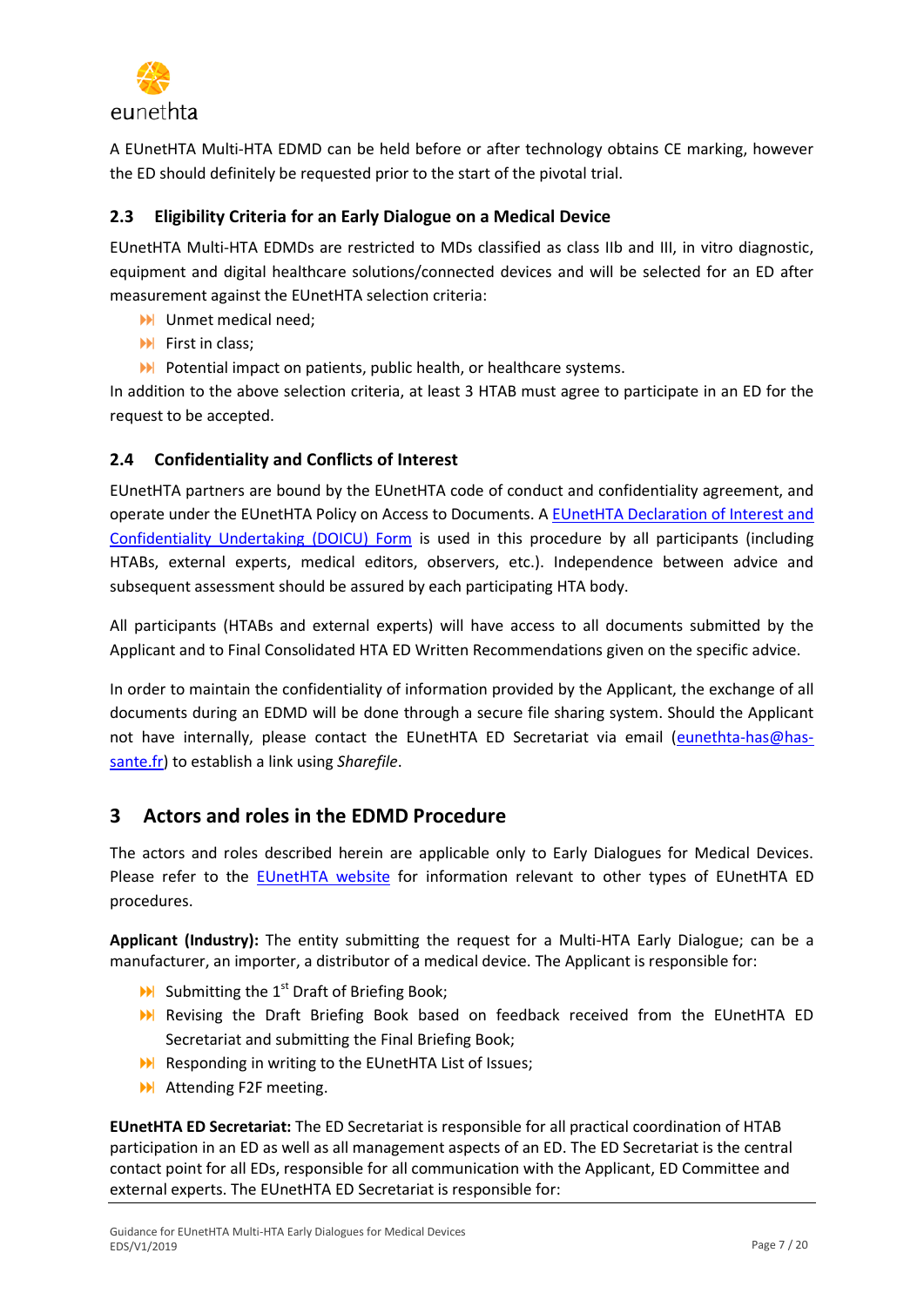

- **Assessing the admissibility of Draft Briefing Books;**
- **Ensuring the practical coordination of all EDMD procedures;**
- Acting as the unique contact point for all ED procedures, managed by HAS in France.

**Early Dialogues for Medical Devices Working Party (EDMD WP):** The working party established by EUnetHTA to ensure robust high-quality HTA outputs. Except in rare cases (i.e. product outside of HTAB remit) all EDMD WP members will systematically participate in Multi-HTA EDs on Medical Devices. Current members of the EDMD WP are: AVAILA-T (ES), HAS (FR), NICE (UK), and RER (IT).The EDMD WP will be up for renewal every two years. The primary responsibilities of the EDMD WP include:

- Assess submissions against the predefined Eligibility Criteria for an Early Dialogue on a Medical Device set out in [2.3](#page-6-0) of this document.
- Provide feedback to the EUnetHTA ED Secretariat regarding procedural and template revisions.

**The Early Dialogue specific Committee (EDC):** Composed of the HTABs participating in a specific ED; includes EDMD WP members and other WP5A partners on a voluntary basis. The make-up of the EDC will fluctuate to a degree for each EUnetHTA Multi-HTA EDMD. Each HTAB participant of the EDC is responsible for:

- Departing and sharing their Individual Recommendations;
- **PH** Participating in all meetings and steps throughout the EDMD process;
- Reviewing and validating EUnetHTA Final Written Recommendations.

**External Experts:** External experts may participate in the evaluation phase in order to inform the EDC on a disease condition and associated healthcare management. They may be health care professionals or patients/patient representatives. Depending on their expertise, can also give their own opinion on the development proposed. Experts may be identified either by the ED Secretariat or by the individual HTABs. They can be either patients or healthcare professionals. Please refer to [6.2](#page-15-2) for more information on the involvement of external experts in EUnetHTA. The role of each participating external expert is to:

- **EXECUTE:** Review the Briefing Book (optional, according to approach);
- Participate in the interview with either the local HTAB or the EDC Scientific Coordinator (depending on the approach) and answer questions on the disease and development proposal;
- **Participate in the F2F meeting (optional, according to approach).**

In addition to the above, all participating external experts:

- Are kept informed of the final outcome of the position of the EDC (optional, according to approach);
- **PPI** Provide feedback regarding their participation in order to improve the process;
- Receive feedback regarding how their contribution was used in the EUnetHTA Final Recommendations.

**EDC Scientific Coordinator:** A member of EDC chosen among EDMD WP members; acts as Scientific Coordinator on behalf of the EDC.

**DE Consolidates the HTAB List of Issues;**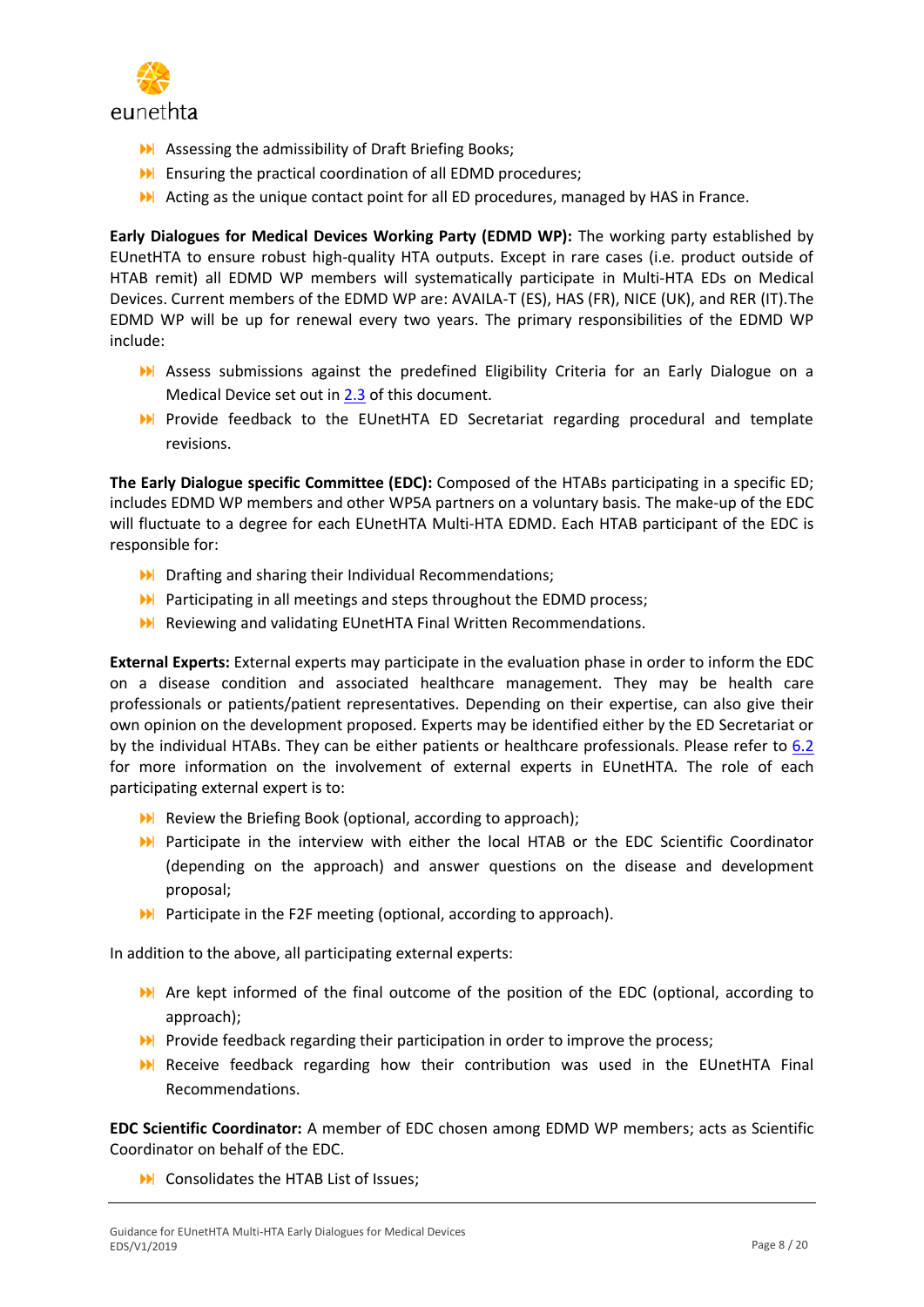

- **M** Chair the F2F meeting with the Applicant;
- **N** Consolidates Written Recommendations.

**EDC Rapporteur:** A member of EDC chosen among EDMD WP members; supports Scientific Coordinator's role. The Rapporteur works in close collaboration with the Scientific Coordinator by:

- **N** Reviewing Consolidated List of Issues;
- **DE** Chairs the closed pre-F2F meeting with the EDC;
- **N** Co-chairing F2F meeting.

**Medical Editor:** A third-party medical editor is employed in order to insure continuity and the language quality of EUnetHTA's Final Written Recommendations. Like all other participants, the Medical Editor is required to sign the EUnetHTA DOICU. Their role consists of:

- English language review and editing of the EUnetHTA Final Written Recommendations;
- Insuring language coherence throughout the document and across all EUnetHTA Final Recommendations.

**Observers:** HTABs, European Commission representatives

- **N** Receive Briefing Book:
- **Attend F2F meeting as observers;**
- Receive Final Consolidated HTA ED Written Recommendations.

# <span id="page-8-0"></span>**4 Process**

#### <span id="page-8-1"></span>**4.1 Overview of the Early Dialogue for Medical Device Process**

The Applicant requests an ED by submitting a detailed development plan using the EUnetHTA Briefing Book Template for Medical Devices. The EDMD process can be divided into three distinct phases:

- 1. **Preliminary phase** of exchange based on the first draft of Briefing Book. It consists in the evaluation of admissibility and eligibility of the dossier submitted.
- 2. **Evaluation phase** of exchange between all participants on the dossier.
- 3. **Final Recommendations phase** where Applicant receives final advice on its technology.

#### <span id="page-8-2"></span>**4.2 Preliminary Phase**

#### <span id="page-8-3"></span>**4.2.1 EDMD Application Submission**

The Applicant submits an application for an EDMD. The application for an ED is to be addressed by email to the EUnetHTA ED Secretariat *(HAS/France): [EUnetHTA-HAS@has-sante.fr](mailto:EUnetHTA-HAS@has-sante.fr)*. EDs can only be requested by manufacturers, importers and distributors of MDs.

The EDMD application is composed of:

**N** The Draft Briefing Book using the EUnetHTA Briefing Book for Medical Devices template sent in advance by EUnetHTA ED Secretariat. The Briefing Book summarises information as the type of the industry developing the product (macro, micro, SME), rationale for seeking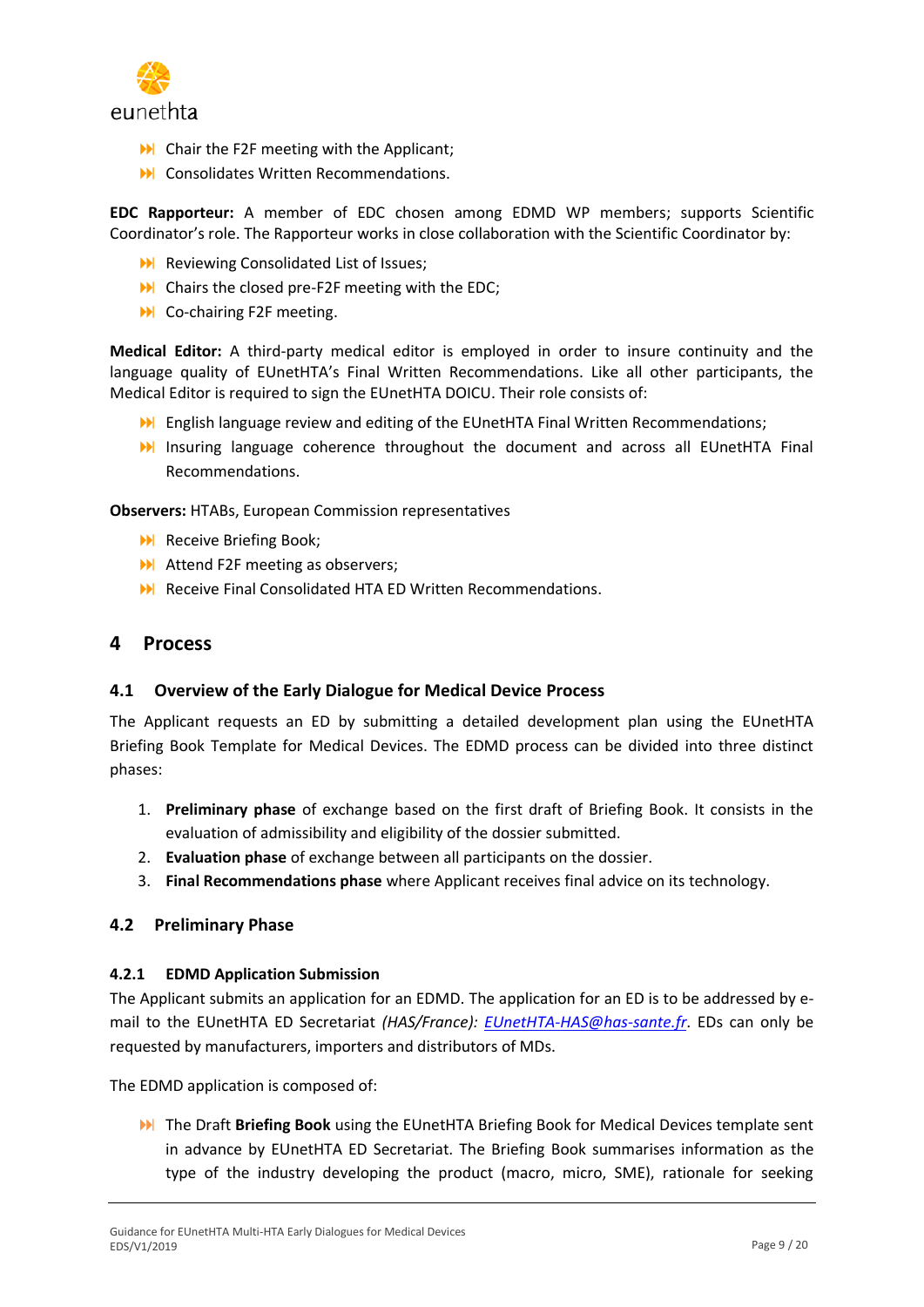

advice, name of product background information, data currently available on the product, product value proposition, phase of the development (pre-clinical, in animal, in human phase2/phase3), the proposed clinical study, proposed economic evaluation, if appropriate, and the Applicant's questions and positions. Questions should be organised according to the population, intervention, comparator, outcome, time-span and type of studies (PICOTS) categories;

- **M** The trial protocol(s), included as an appendix of the Briefing Book;
- **N** The **investigator's brochure**, if available:
- A **ZIP file containing all publications and study reports** referenced in the Briefing Book.

Applicants should note that requests for EDMD are grouped in "batches". A calendar is published annually on the EUnetHTA website with the submission dates for EDMD. This allows for the EDMD WP to apply selection criteria to all products received at the same time. Requests received after the published deadline will be considered for the following month.

# <span id="page-9-0"></span>**4.2.2 Admissibility Decision**

After the batch deadline has passed, the EUnetHTA ED Secretariat together with the Department responsible for the assessment of Medical Devices at HAS examines the draft briefing book(s) and decides on the admissibility of each individual submission. Together they:

- **Evaluate the completeness of the submission provided by the Applicant;**
- Ensure that the General Principles and rules for an Early Dialogue procedure apply. (i.e. pivotal trial and not feasibility trial). If the principles and rules for an Early Dialogue do not apply, the procedure stops;
- Check that the proposed development plan is clear enough or if additional information is needed;
- Test the request against the EUnetHTA the eligibility criteria. The request will be considered as pre-eligible if all the selection criteria are met; if not, the procedure stops.

This phase may also include "clarification" requests; the ED Secretariat may request clarifications on the dossier during this period, if needed.

# <span id="page-9-1"></span>**4.2.3 Finalising the Briefing Book**

Following confirmation of admissibility and pre-eligibility from EUnetHTA ED Secretariat, the Applicant submits the Final Briefing Book (both a track changes and a "clean" version) including all annexes and references and having addressed any additional requests for clarification received from the ED Secretariat. The Final Briefing Book is sent directly to EUnetHTA ED Secretariat and, as for the submission of the initial request, it is recommended that a secure file sharing system be used.

# <span id="page-9-2"></span>**4.2.4 Final step prior to starting the ED Procedure**

Upon reception of the Final Briefing Book, the EUnetHTA ED Secretariat sends the request to the EDMD WP for application of the eligibility criteria and for them to declare their interest in participating. A Scientific Coordinator and Rapporteur for the EDC will be designated from among the EDMD WP members who will participate in the ED.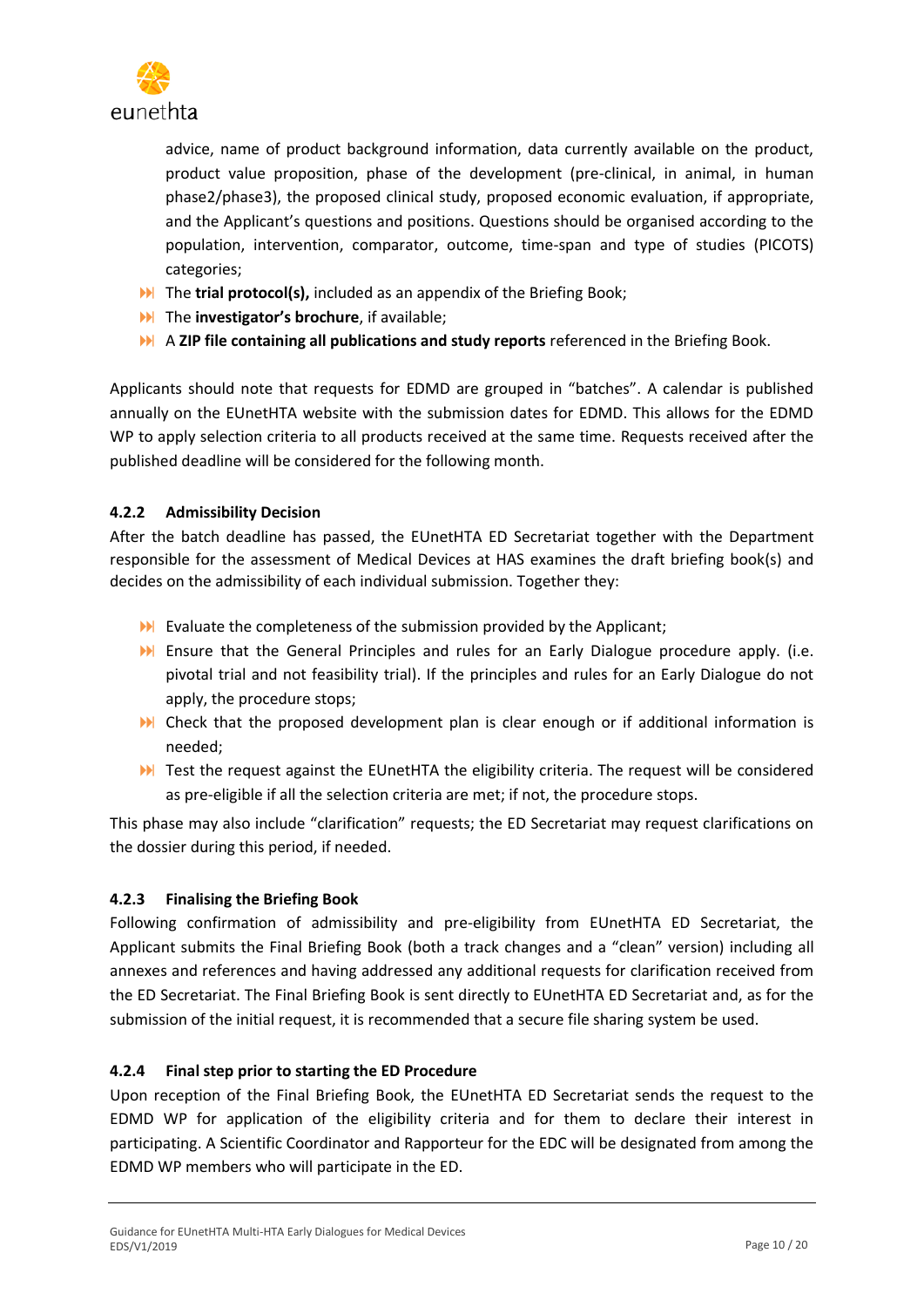

The request will be considered "eligible" if a majority of EDMD WP members agree that it meets the eligibility criteria (see Section 2.3 [Eligibility Criteria for an Early Dialogue on a Medical Device\)](#page-6-0). If the request is "eligible" a call for participation will be circulated to other HTABs. The procedure is considered validated if a minimum of 3 HTABs confirm their interest to participate in the ED. If not, the procedure stops. The Applicant will be informed of this decision in 1 weeks' time. In the case of an accepted ED, the Applicant will be informed of the composition of the EDC.

In parallel, EDC members express their interest/intention to including experts: patients or healthcare professionals. Recruitment of experts (for detailed information see [6.2\)](#page-15-2) will be undertaken either by the participating HTAB or by the EUnetHTA ED Secretariat. The ED Secretariat is in charge of analysing the DOICU document of all participants for conflicts of interest. In case of any interest declared, the EUnetHTA Conflict of Interest Committee will have the final decision regarding the person's participation.

EUnetHTA ED Secretariat establishes the timeline for each procedure following receipt of the Final Briefing Book from the Applicant and confirmation of EDC composition. The timetable is provided to all participants (HTAB and Applicant). Meeting requests will be sent by EUnetHTA ED Secretariat shortly after a meeting date is confirmed.

# <span id="page-10-0"></span>**4.3 Evaluation / Discussion Phase**

# <span id="page-10-1"></span>**4.3.1 Individual List of Issues and Draft Written Positions**

Each EDC member provides, via the EUnetHTA intranet, their Individual List of Issues and Draft Written Positions (using the template provided) for each question received from the Applicant, indicating which of the questions raise particular concerns deserving specific attention from the Applicant. Issues raised can also be unrelated to the questions.

Experts should start to be interviewed around this time. The objective is to contact them rather early in order to feed the discussion on List of Issues. European experts are interviewed by EUnetHTA ED Secretariat while national experts are interviewed by their HTABs. Please refer to the section [6.2](#page-15-2) [Involvement of External](#page-15-2) for more information.

# <span id="page-10-2"></span>**4.3.2 E-meeting**

EDC Scientific Coordinator compiles the Individual List of Issues and organises an e-meeting with the EDC. The Scientific Coordinator prepares a presentation with a draft Consolidated List of Issues and related questions from the Applicant when applicable. The ED Secretariat organizes an e-meeting (1.5 – 2 hours) with the EDC and if applicable, external experts. This meeting is led by the Scientific Coordinator with the aim to:

- Differentiate major issues to be answered in writing and discussed during F2F vs. minor issues to be answered only in writing by the company and those which could be addressed in the Final Written Recommendations or quickly during the F2F meeting;
- **M** Review common and divergent positions on each issue.

Major issues are to be discussed in priority during the F2F meeting while a short written response by the Applicant would be sufficient for minor issues.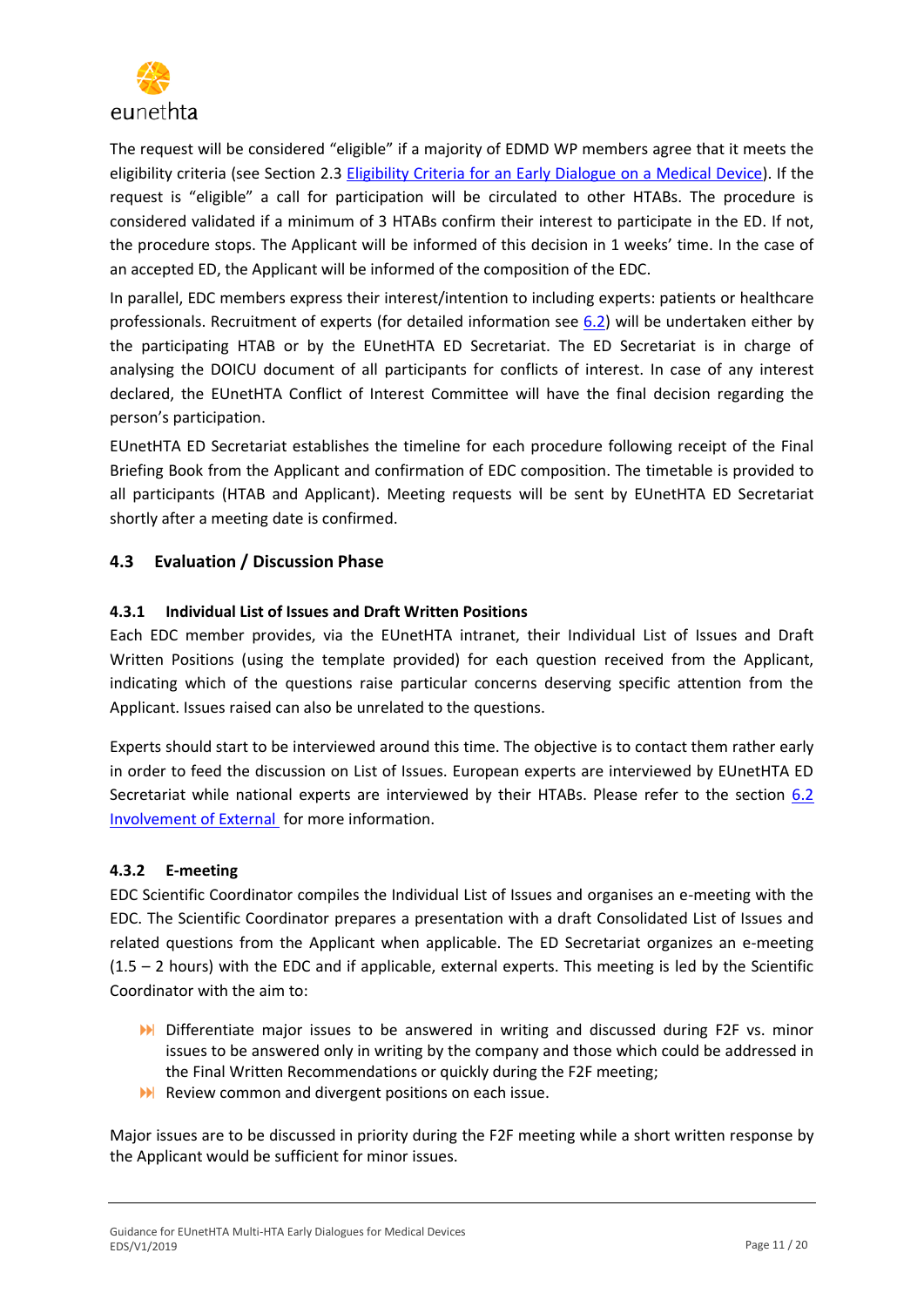

# <span id="page-11-0"></span>**4.3.3 Consolidated List of Issues**

Following the e-meeting**:** 

- **The Scientific Coordinator** consolidates the List of Issues (Consolidated List of Issues) and posts it on the EUnetHTA Intranet;
- **EUnetHTA ED Secretariat** alerts EDC and external experts (when applicable) when consolidated List of Issues is available;
- **EUnetHTA ED Secretariat** sends the compiled List of Issues to the Applicant.

# <span id="page-11-1"></span>**4.3.4 Written answers to EDC List of Issues, slides for the F2F meeting and list of participants**

The Applicant reviews EDC Consolidated List of Issues submits their written response to the EDC List of Issues together with their slides for the F2F meeting and their list of participants for the meeting. After this point, no changes or modifications can be made to the documents or to their list of participants. This is in order to guarantee appropriate time for the revision and the evaluation by HTABs.

# <span id="page-11-2"></span>**4.3.5 Common Draft Written Recommendations**

EDC Scientific Coordinator and Rapporteur compile Common Draft Written Recommendations and prepare slides for the pre F2F meeting with HTABs.

#### <span id="page-11-3"></span>**4.3.6 Pre F2F meeting (morning session)**

The pre F2F meeting is a closed, preliminary discussion among HTA bodies and external experts (depending on the expert approach used, see [6.2\)](#page-15-2) on the morning of the F2F meeting. In some cases observers may participate.

#### <span id="page-11-4"></span>**4.3.7 Face to Face meeting**

The F2F meeting consists of a lively discussion on major issues raised by HTABs and other questions Applicant would like to address. In any case, each question from the Applicant will be answered in writing in the final HTAB recommendations.

The F2F meeting is organised at [HAS](https://www.has-sante.fr/portail/jcms/c_432678/fr/contacts) headquarters, hosted by the EUnetHTA ED Secretariat, chaired by the EDC Scientific Coordinator and co-chaired by the EDC Rapporteur.

The meeting takes place in one afternoon session (max. 3 hours) and gathers HTABs and the Applicant. One or more experts (patients and/or healthcare professionals may be invited to participate by EUnetHTA deemed necessary in light of the questions submitted by the Applicant. The F2F meeting is the time to discuss the interviews conducted. In some cases it is possible that observers will be present.

#### General principles of the F2F meeting:

- **Exchanges are about the evidence generation plan submitted by the Applicant**
- Exchanges take into account the data available at the date of the meeting; advice and assessment given are only valuable as of the date of the meeting;
- Documents not provided prior to the meeting cannot be discussed.

A consultant can participate in the meeting but a meeting will not be accepted if the consultant is the only one attending.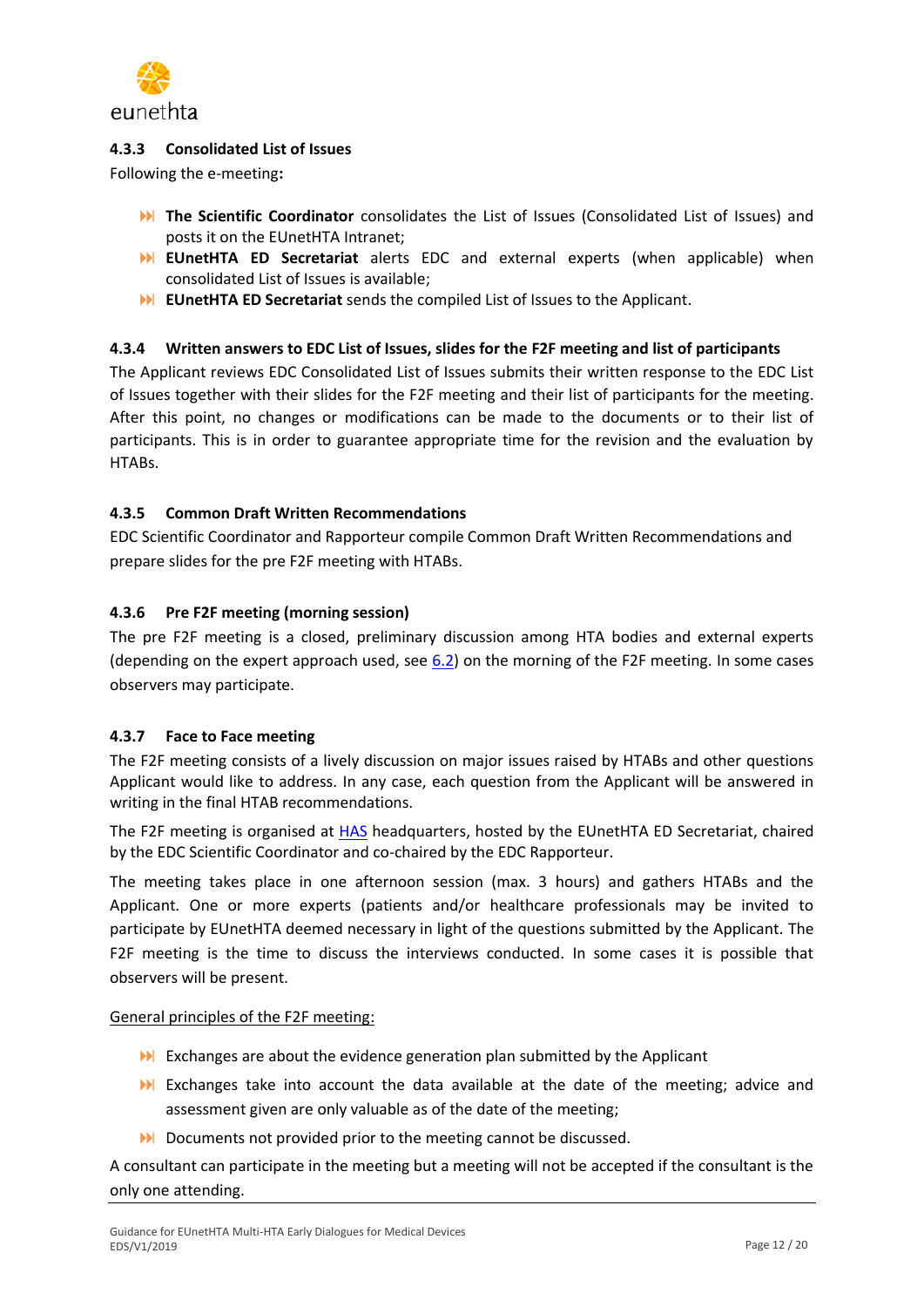

Conclusions are taken among HTABs bodies only and will be shared in final recommendations.

#### Additional experts:

Experts not mentioned in the list of participants at the F2F meeting are not authorised to attend the F2F meeting.

Should anyone attend the F2F meeting with the Applicant, they will be assimilated to the pharmaceutical company requesting the advice and not considered as a clinician.

The Applicant needs to send their list of participants for the F2F meeting at the same time as their slides, no later than 4 business days prior to the meeting date.

#### <span id="page-12-0"></span>**4.4 Final Recommendations Phase**

#### <span id="page-12-1"></span>**4.4.1 Common Draft Written Recommendations update**

Following the F2F meeting, EDC Scientific Coordinator updates the Common Draft Written Recommendations and alerts EDC members and external experts.

#### <span id="page-12-2"></span>**4.4.2 Review of Common and Finalisation of Individual Recommendations**

EDC members review Common Recommendations and finalise their individual Recommendations.

EDC members review and propose changes (in track changes mode) to the common recommendations, finalise their individual recommendations, and post them in the ED work area, notifying the Scientific Coordinator when finished. HTABs Final Written Recommendations will be consolidated as much as possible. Individual positions will be given when there is no consensual position; they will be annexed to the Final Consolidated HTA ED Written Recommendations.

#### <span id="page-12-3"></span>**4.4.3 Final Review**

The EDC Scientific Coordinator finalises (in track changes mode) the Common Draft Written Recommendations and posts the document in the ED Work Area for EDC validation (EUnetHTA Final Written Recommendations). When done, the EDC Scientific Coordinator uploads the Final Consolidated HTA ED Written Recommendations and alerts EDC and external experts and observers (if applicable) by e-mail (cc EUnetHTA ED Secretariat). Five working days are allocated for review of the consolidated part and return of comments. ED Scientific coordinator informs the EUnetHTA ED Secretariat when the document is final and ready to be sent to the medical editor.

#### <span id="page-12-4"></span>**4.4.4 Medical Editor Review and Sending**

A Medical Editor intervenes for the purpose of language harmonization. Their role is limited to reviewing the English and they will not conduct rewriting the Final Consolidated HTA ED Written Recommendations. The EDC Scientific Coordinator and ED Secretariat will have a final reading of the Final Consolidated HTA ED Written Answers following its return from the medical editor and send the document to Applicant EDC, experts (if applicable) and observers as a final deliverable.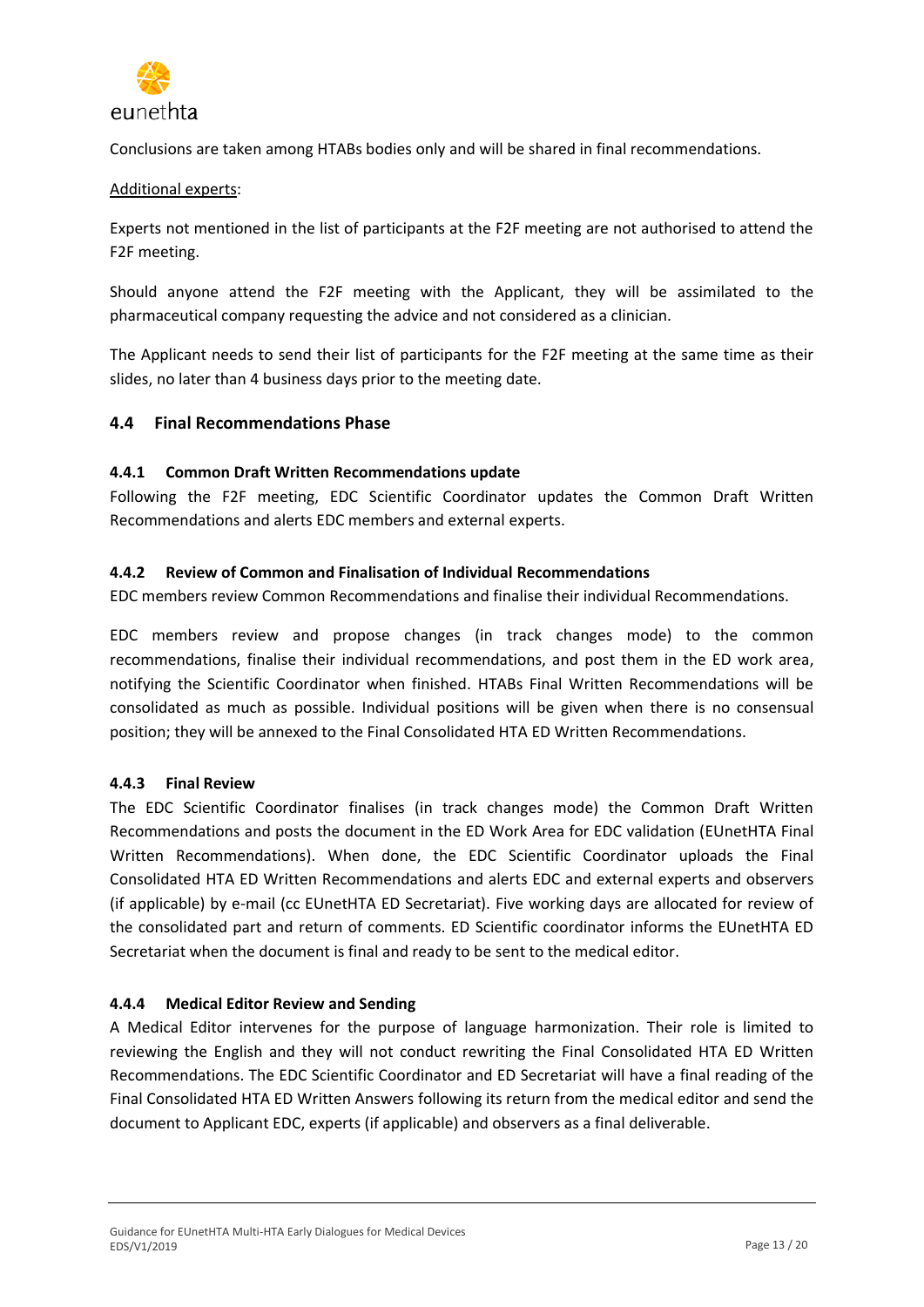

# <span id="page-13-0"></span>**4.4.5 Feedback**

EUnetHTA ED Secretariat conducts feedback interview(s) with external experts regarding their participation. Applicants will receive a questionnaire to be completed and returned to the ED Secretariat within 2 weeks of reception.

# <span id="page-13-1"></span>**5 Timelines of the Procedure for Medical Devices**

The table below outlines the procedural timelines for a EUnetHTA EDMD. Day estimations in the lefthand column should be taken as guidelines. Due to holidays, weekends and other issues, the day number of a given step may fluctuate slightly.

#### **Table 1. EUnetHTA EDMD Procedure**

| Day                      | <b>Stage</b>                                                                       | <b>Action</b>                                                                                                                                                                                                                                                                                                                                                                                                                                                                                                 |  |  |  |  |
|--------------------------|------------------------------------------------------------------------------------|---------------------------------------------------------------------------------------------------------------------------------------------------------------------------------------------------------------------------------------------------------------------------------------------------------------------------------------------------------------------------------------------------------------------------------------------------------------------------------------------------------------|--|--|--|--|
| <b>PRELIMINARY PHASE</b> |                                                                                    |                                                                                                                                                                                                                                                                                                                                                                                                                                                                                                               |  |  |  |  |
| $D-30-(+/-)$             | <b>EDMD Application Submission</b><br>(Draft Briefing Book and other<br>documents) | Applicant submits an application for an<br>EDMD. EUnetHTA ED Secretariat together<br>with the HAS Department for the evaluation<br>of Medical Devices confirm or not the<br>admissibility, check if information is missing.<br>EUnetHTA ED Secretariat confirms or not the<br>completeness of submitted application.                                                                                                                                                                                          |  |  |  |  |
| D <sub>0</sub>           | <b>Final Briefing Book</b>                                                         | Applicant sends the Final Briefing Book with<br>the additional documents requested (if<br>applicable).                                                                                                                                                                                                                                                                                                                                                                                                        |  |  |  |  |
| <b>D15</b>               | <b>EDMD WP Decision and Creation of</b><br><b>EDC</b>                              | EDMD WP reviews the Final Briefing Book<br>against EUnetHTA Eligibility Criteria and<br>expresses interest in participating; If the<br>request is "eligible" it will be circulated to<br>other HTABs.<br>An ED request is accepted if at least 3 HTABs<br>agree to participate. EDC is formed with<br>EDMD WP members and any other HTABs<br>who volunteer to participate.<br>Each HTAB provides the names and roles of<br>their participants.<br>Recruitment of external experts can begin at<br>this stage. |  |  |  |  |
|                          | <b>EVALUATION PHASE</b>                                                            |                                                                                                                                                                                                                                                                                                                                                                                                                                                                                                               |  |  |  |  |
| <b>D50</b>               | Individual List of Issues + Draft<br><b>Written Positions</b>                      | Each EDC member shares Lol & Draft<br>Written Positions (following the template)<br>on the Intranet.<br>EDC Scientific Coordinator, EDC members,<br>and EUnetHTA ED Secretariat start<br>conducting interviews with experts<br>according to expert approach used.                                                                                                                                                                                                                                             |  |  |  |  |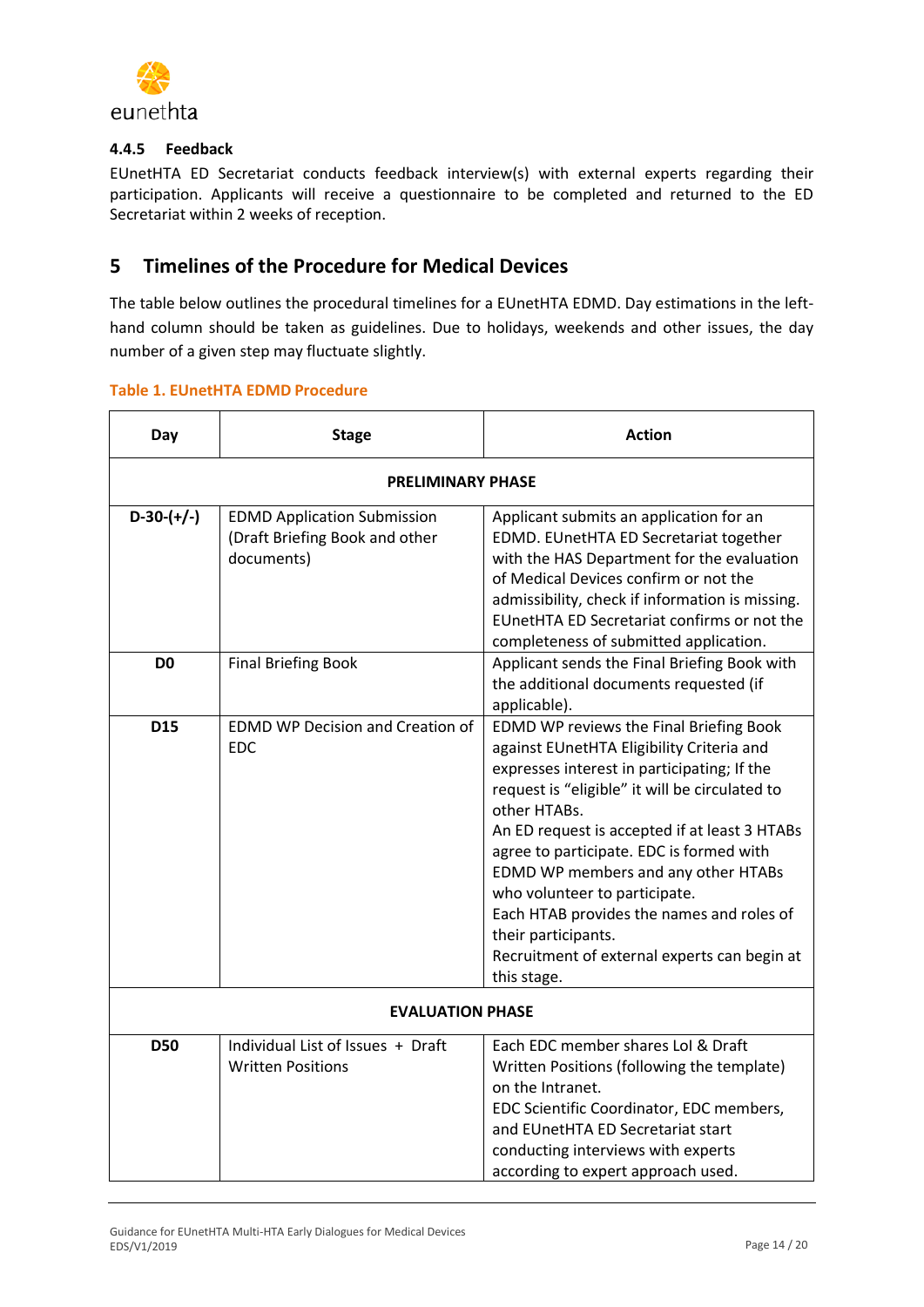

| <b>D55</b> | E-meeting                                                                                               | <b>EDC Scientific Coordinator presents</b><br>compiled LoI with distinction between major                                                                                                          |  |
|------------|---------------------------------------------------------------------------------------------------------|----------------------------------------------------------------------------------------------------------------------------------------------------------------------------------------------------|--|
|            |                                                                                                         | / minor comments for discussion among<br>EDC.                                                                                                                                                      |  |
| D70        | <b>Consolidated List of Issues</b>                                                                      | EDC Scientific Coordinator consolidates the<br>LoI; EUnetHTA ED Secretariat sends them to<br>Applicant.                                                                                            |  |
| D85        | Applicant's written response to the<br>List of Issues + F2F meeting slides<br>and list of participants  | Sent by the Applicant to EUnetHTA ED<br>Secretariat.                                                                                                                                               |  |
| D90-95     | Updated EDC individual draft<br>written positions                                                       | Each EDC member shares their updated<br>positions following the applicant's written<br>response to the List of Issues                                                                              |  |
| D100       | Draft 1 of Common Written<br>Recommendations                                                            | <b>EDC Scientific Coordinator and Rapporteur</b><br>compile Common Draft Written<br>Recommendations + slides for pre F2F<br>meeting with HTABs.                                                    |  |
| D100       | Pre F2F meeting (morning session)<br>+ F2F (afternoon session)                                          | Pre F2F meeting chaired by the Rapporteur<br>and co-chaired by the EDC Scientific<br>Coordinator.<br>F2F meeting chaired by the EDC Scientific<br>Coordinator and co-chaired by the<br>Rapporteur. |  |
|            | <b>FINAL RECOMMENDATION PHASE</b>                                                                       |                                                                                                                                                                                                    |  |
| D115       | Draft 2 of Common Written<br>Recommendations                                                            | EDC Scientific Coordinator updates the<br><b>Common Draft Written Recommendations</b><br>and alerts EUnetHTA Secretariat, EDC<br>members and external experts                                      |  |
| D120       | Draft 3 of Common<br>Recommendations and individual<br>positions                                        | EDC members review common<br>recommendations and finalise their<br>individual positions.                                                                                                           |  |
| 125        | Draft 4 of Common<br>Recommendations and Individual<br>Positions                                        | <b>EDC Scientific Coordinator reviews EDC</b><br>members comments on common<br>Recommendations and finalises this part and<br>the inclusion of individual EDC positions in<br>the document         |  |
| D130       | Medical Editor review of draft 4 of<br><b>Common Recommendations and</b><br><b>Individual Positions</b> | External review by medical editor to insure<br>language harmonisation throughout the<br>document.                                                                                                  |  |
| D135       | Review and sending of Final<br><b>Consolidated HTA ED Written</b><br>Recommendations                    | Final review by EDC Scientific Coordinator /<br><b>EUnetHTA Secretariat + Final Consolidated</b><br>HTA ED Written Recommendations.<br>Final pdf is sent sent to the Applicant                     |  |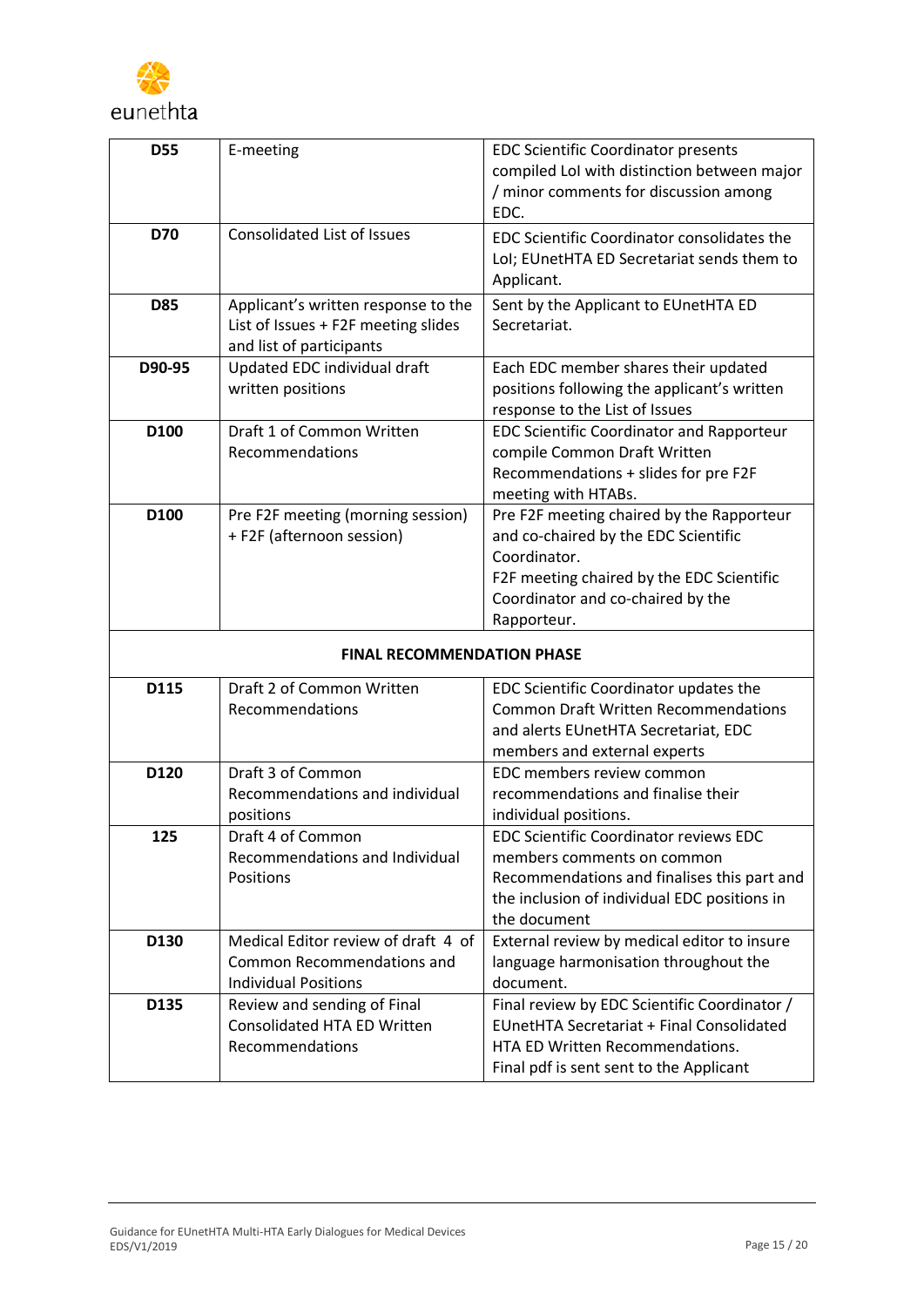

# <span id="page-15-0"></span>**6 Practical aspects**

# <span id="page-15-1"></span>**6.1 Modifications of the Application**

Modifications to the EDMD Briefing Book and of questions for discussion during the procedure are generally not accepted. However, if between the start of the procedure and the written responses to the EDC List of Issues the Applicant makes any changes following main issues raised through the ED process that could have a major impact on the MD development and on the related discussion (changes in the trial design or in the intended indication, new safety issues etc.) the Applicant should inform the EUnetHTA ED Secretariat about these changes as soon as possible. No changes will be accepted to the Briefing Book after reception of the Applicant's written responses to the EDC List of Issues. The EUnetHTA members reserve the right not to respond to last minute changes in the MD development.

# <span id="page-15-2"></span>**6.2 Involvement of External Experts**

When an eligibility decision has been made and a product has been accepted for an ED, the EUnetHTA ED Secretariat will be in charge of recruitment of external experts (patients and health care professionals). Recruitment is carried out with the support of national HTABs and European association networks for the identification of relevant experts to provide input. External experts, both patient and clinical, will be selected based on their knowledge and experience of the specific condition under study. All external experts will be required to sign a EUnetHTA DOICU prior to initiating their participation and, according to the approach used, have systematic access to the Applicant's Briefing Book.

An explanatory brochure explaining EUnetHTA Early Dialogues is sent to all participating experts.

For EUnetHTA ED, each HTAB follows their national practice for recruiting patients (Approach 1 and 2 below) and in parallel the EUnetHTA Secretariat looks to identify an EU representative (Approach 3 below).

The expert(s) will contribute punctually through an interview about the burden of the disease, current disease/patient management or similar issues. In addition, (in approach 3 described below) they can provide their own position regarding the development plan by participating in the premeeting with HTABs and the Face-to-Face meeting with HTABs and the Applicant.

EUnetHTA is actively involving two types of external experts in its Early Dialogue activities: Patients and Healthcare Professionals.

# <span id="page-15-3"></span>**6.2.1 Patients**

For Patient involvement, three approaches are currently being tested:

- **Approach 1**: Individual patient/patient's representative;
	- ‒ interviewed regarding the disease and their experience; relevant HTAB in local language;
	- ‒ Inclusion of the participant's contribution in the final EUnetHTA recommendations;
	- ‒ Feedback questionnaire and interview with the ED Secretariat.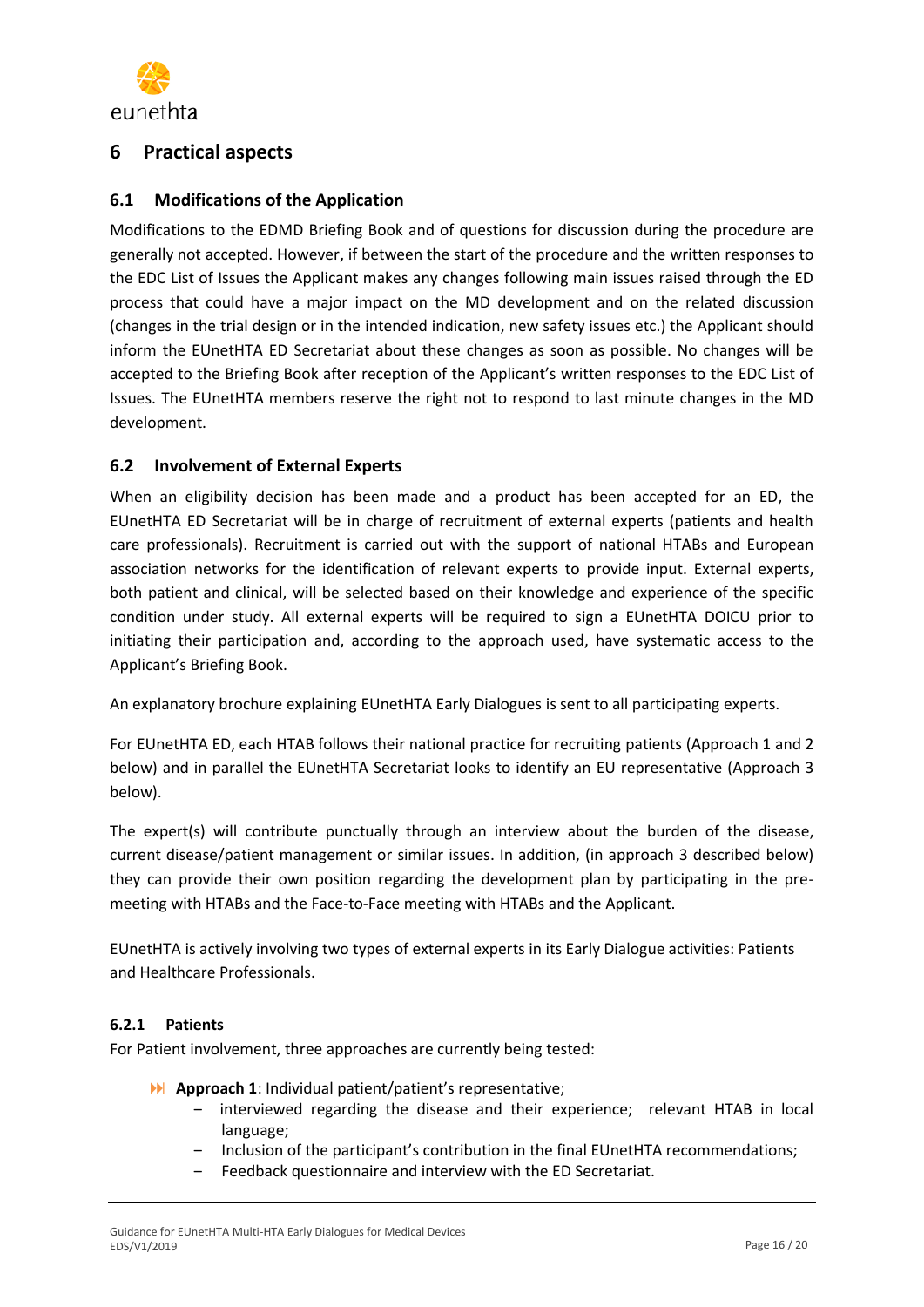

- **Approach 2**: Approach 1 + discussion with local HTAB regarding submission file (without Applicant)
	- An interview is conducted by relevant HTAB in local language;
	- The patient representative will have access to the Briefing Book;
	- ‒ Inclusion of the participant's contribution in the final EUnetHTA recommendations;
	- ‒ Feedback questionnaire and interview with the ED Secretariat.
- **Approach 3**: Patient expert participating throughout the entire EDMD process
	- Approach  $1 +$  discussion with all participating HTABs regarding the submission file and participation in the F2F meeting with the Applicant;
	- An interview is conducted by the Scientific Coordinator in English;
	- The patient representative has access to the Briefing Book, attends the e-meeting on the List of Issues and also the Face-to-Face meeting with the Applicant;
	- ‒ Inclusion of the participant's contribution in the final EUnetHTA recommendations;
	- ‒ Feedback questionnaire and interview with the ED Secretariat.

In approaches one and two mentioned above, interviews are conducted in the local language and are translated by the interviewing HTAB into English to be shared with the EDC. For approach three, the interview is conducted in English by the Scientific Coordinator and then shared with the other EDC members. It is possible that multiple approaches could be used during the same EDMD.

# <span id="page-16-0"></span>**6.2.2 Healthcare Professionals**

The involvement of healthcare professionals (HCP) is similar to that of patients. An interview will be conducted by phone in the local language to address questions from the HTABs. Or in the case of an "EU Representative" expert, they will be interviewed by the Scientific Coordinator and Rapporteur. Whenever possible, EUnetHTA will invite an expert to participate in the F2F meeting.

EUnetHTA does not encourage Applicants to bring experts to the F2F meeting. In the event that this does happen, the expert will be considered at all times to be speaking on the Applicant's behalf.

# <span id="page-16-1"></span>**6.3 Medical Editing**

EUnetHTA regularly solicits the outside expertise of a medical editor in order to ensure the language quality and consistency of its final recommendations. The medical editor is subject to the same rules as other experts and is obliged to submit a EUnetHTA DOICU document prior to reviewing any document.

# <span id="page-16-2"></span>**6.4 Fees**

The participation of HTABs in EUnetHTA EDs is currently partially covered by the EUnetHTA budget. Nevertheless, some HTABs may charge fees for their participation. Ultimately, it is up to the Applicant to decide if they accept to pay fees or not. Further information regarding fees is available upon request from the EUnetHTA ED Secretariat.

Future funding sources: to achieve the quality and sustainability of HTA Early Dialogues, the funding mechanism of these EDs will be adapted, likely by being based on a fee-for-service approach. Mechanisms for the future funding of EDs will be evaluated and decided during the last two years of JA3.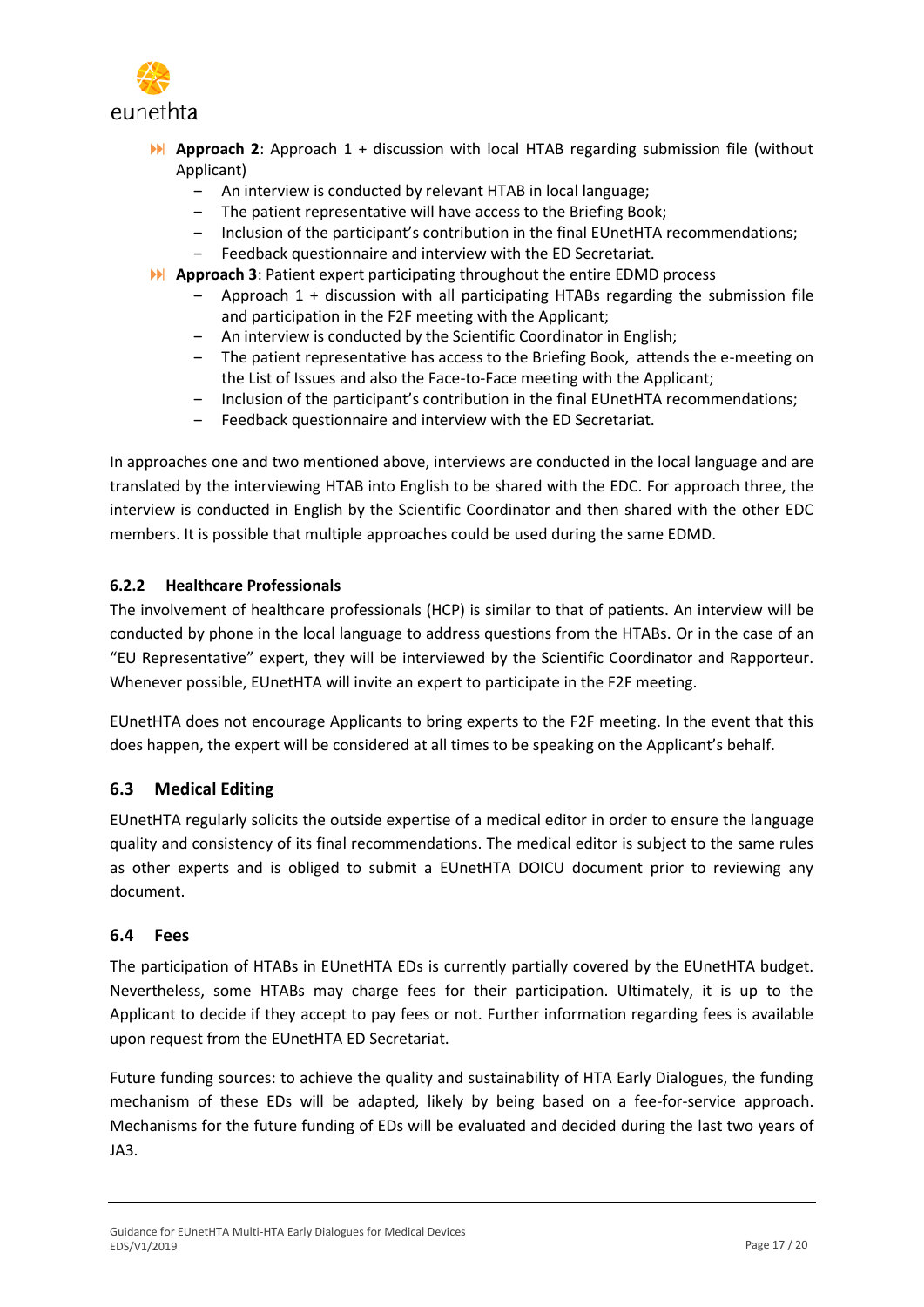

# <span id="page-17-0"></span>**6.5 Contact points**

The EUnetHTA ED Secretariat is the single point of contact for the Applicant and in the case of Approach 3, any external experts involved. Applicants should name a unique contact for the EUnetHTA ED exchanges.

# <span id="page-17-1"></span>**6.6 Processing of documents**

The ED Secretariat strongly advises Applicants to send the Briefing Book directly to the EUnetHTA ED Secretariat via a secure file-sharing system. The EUnetHTA ED Secretariat uses *Sharefile* – a secure system used by HAS for sending/ receiving documents with the Applicant. If necessary, the EUnetHTA ED Secretariat can provide a link for the Applicant to use in order to submit their EDMD Application. The EUnetHTA ED Secretariat will ensure the distribution of documents to HTABs and (if applicable) external experts involved in the procedure using the EUnetHTA intranet.

Document version control, numbering, and adherence to timelines are essential to ensure all parties have the appropriate document at the correct time.

# <span id="page-17-2"></span>**6.7 Transparency rules**

The EUnetHTA ED Secretariat is dedicated to transparency. In terms of the decision taken by the EDMD WP regarding the eligibility of a submission, a summary will be provided to all Applicants systematically.

Although it is recognised that the information from an early dialogue could be beneficial later in a joint assessment, EUnetHTA EDs and the final recommendations produced by the EDC are currently confidential.

# <span id="page-17-3"></span>**7 Summary of Documents and Meeting Objectives**

| <b>Document</b>                | <b>Responsible</b><br>party | <b>Description</b>                                                                                                                                                                                                                                 |
|--------------------------------|-----------------------------|----------------------------------------------------------------------------------------------------------------------------------------------------------------------------------------------------------------------------------------------------|
| Draft Briefing Book            | Applicant                   | Draft Briefing Book comprising the questions and<br>Applicant's positions, as well all the relevant information,<br>annexes and references, important to assess such<br>questions. The template available on the EUnetHTA<br>website must be used. |
| Requests for<br>clarifications | <b>EDC</b>                  | Requests from EUnetHTA ED Secretariat and HAS<br>Medical Devices Department sent to the Applicant<br>requesting the Applicant to further clarify certain points<br>in their Briefing Book prior to submitting the final<br>version.                |
| <b>Final Briefing Book</b>     | Applicant                   | Finalised version of the Briefing Book addressing all<br>points of clarification, including all annexes and<br>references                                                                                                                          |
| <b>EUnetHTA List of Issues</b> | <b>EDC</b>                  | Document outlining the HTAB's main issues with the<br>Applicant's proposal. Further justifications, clarification<br>or changes to the Applicant's proposals are requested                                                                         |

# **Table 2. Description of Documents**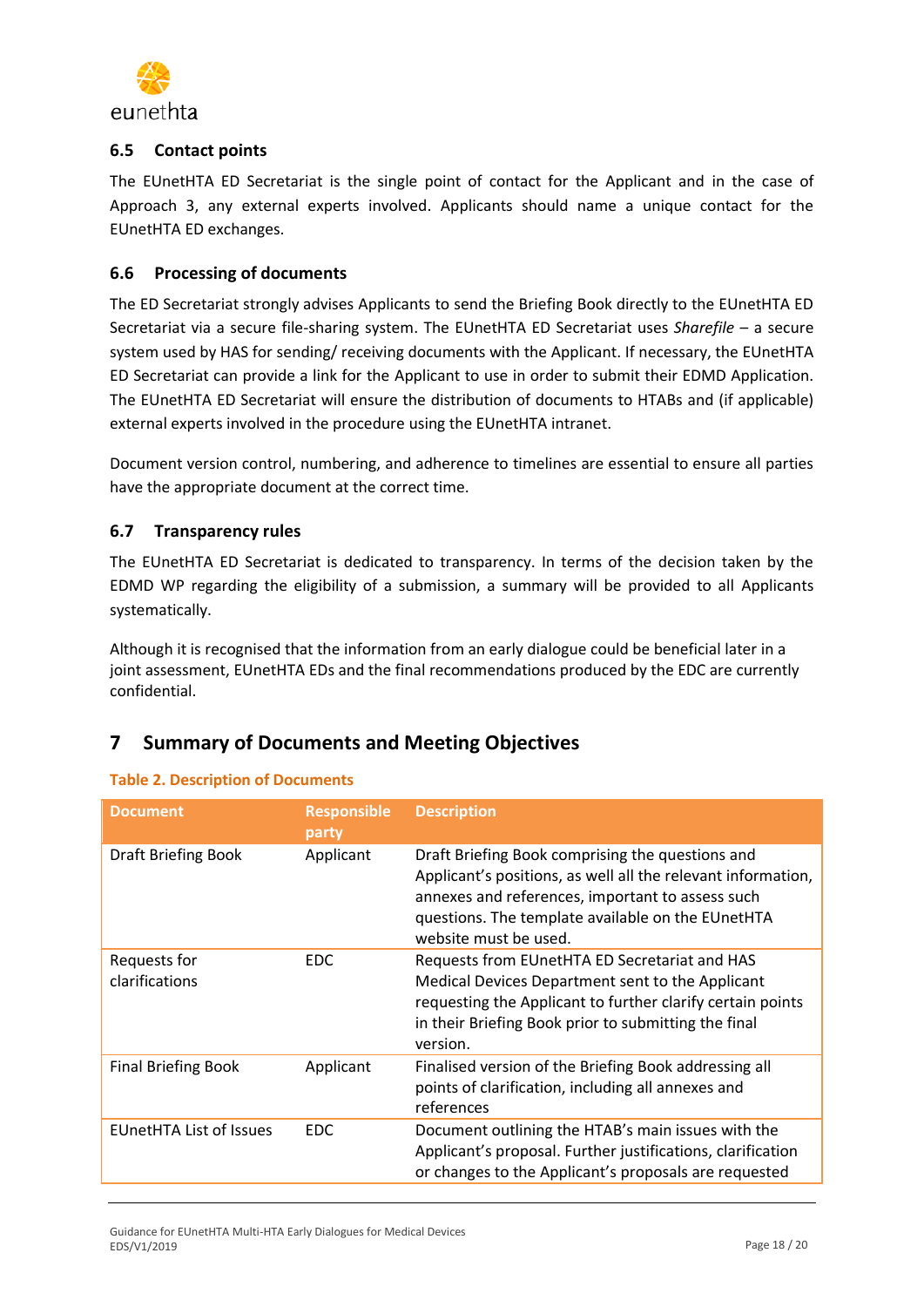

| Written response to List<br>of Issues            | Applicant | Document answering major and minor issues in written<br>to the List of Issues raised by the EDC                                                                                                                                                                    |
|--------------------------------------------------|-----------|--------------------------------------------------------------------------------------------------------------------------------------------------------------------------------------------------------------------------------------------------------------------|
| Slides for F2F Meeting                           | Applicant | Slides should reflect the major issues raised and the<br>answers given as well as key remaining questions that<br>the Applicant wants to address; they do not need to<br>restate what is in the briefing book.<br>Template is provided by EUnetHTA ED Secretariat. |
| <b>EUnetHTA Final Written</b><br>Recommendations | FDC.      | Final Consolidated EUnetHTA written answers sent to the<br>Applicant                                                                                                                                                                                               |
| Post-ED Feedback<br>Questionnaire                | Applicant | Questionnaire for applicants for EUnetHTA to gather<br>feedback on their experience and the procedure in order<br>to continuously improve.                                                                                                                         |

# **Table 3. Description of Meeting Objectives**

| <b>Meeting</b>              | <b>Participants</b>                            | <b>Input Document</b>                                                                                         | <b>Objective of Meeting</b>                                                                                                                                                                                                                                                                                                                                                                                                                                                  | <b>Output Document</b>                            |
|-----------------------------|------------------------------------------------|---------------------------------------------------------------------------------------------------------------|------------------------------------------------------------------------------------------------------------------------------------------------------------------------------------------------------------------------------------------------------------------------------------------------------------------------------------------------------------------------------------------------------------------------------------------------------------------------------|---------------------------------------------------|
| List of Issues<br>e-meeting | HTAB only<br>(experts,<br>where<br>applicable) | Draft positions and<br>list of issues from<br>each participating<br><b>HTAB</b>                               | The aim of the list of<br>issues e-meeting is to:<br>Identify major issues<br>on the proposed<br>development by the<br>Applicant;<br>Identify<br>$\bullet$<br>commonalities and<br>critical divergences<br>between HTABs on<br>the major aspects of<br>trial design such as<br>population,<br>comparator and<br>endpoint;<br>Discuss potential<br>$\bullet$<br>solutions that could<br>facilitate one trial, or<br>one development plan<br>in advance of the F2F<br>meeting. | Consolidated<br><b>EUnetHTA List of</b><br>Issues |
| Pre-F2F HTAB<br>meeting     | HTAB only<br>(experts,<br>where<br>applicable) | <b>EUnetHTA List of</b><br>Issues, Written<br>responses received<br>from the<br>Applicant; Expert<br>feedback | To prepare F2F meeting:<br>Discuss experts input.<br>$\bullet$<br>Discuss changes made<br>$\bullet$<br>by the Applicant in<br>response to EUnetHTA<br>List of Issues;<br>Review current<br>common and<br>diverging HTAB<br>positions on major<br>issues.                                                                                                                                                                                                                     | N/A                                               |
| Face to face<br>meeting     | HTAB and<br>Applicant                          | Applicant's final<br><b>Briefing Book</b>                                                                     | To discuss:<br>Main issues from                                                                                                                                                                                                                                                                                                                                                                                                                                              | <b>EUnetHTA Final</b><br>Written                  |